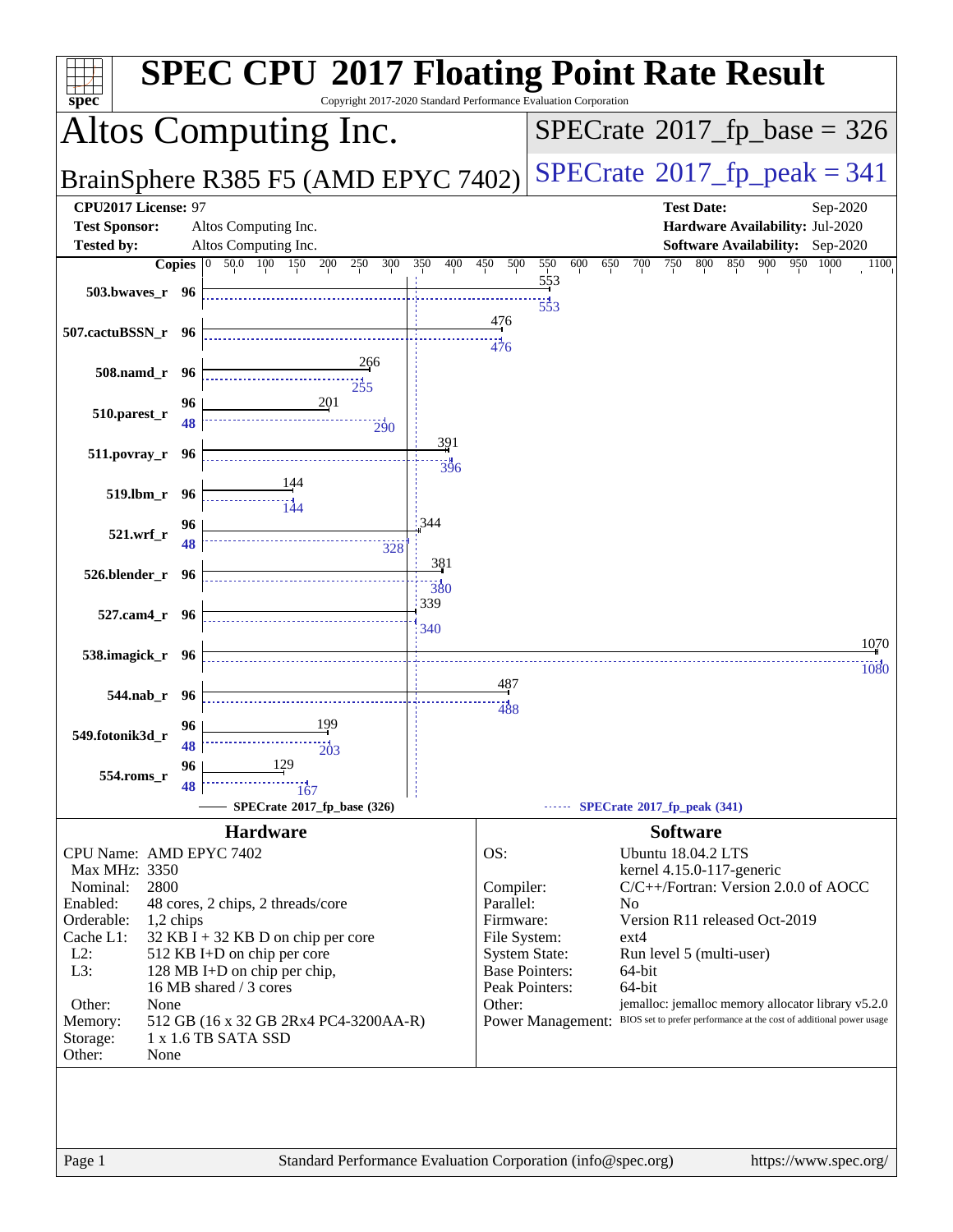| <b>SPEC CPU®2017 Floating Point Rate Result</b><br>$\top \bot$<br>Copyright 2017-2020 Standard Performance Evaluation Corporation<br>spec                                                                                      |               |                |       |                                                                                                          |       |                       |       |               |                |              |                |              |                |              |
|--------------------------------------------------------------------------------------------------------------------------------------------------------------------------------------------------------------------------------|---------------|----------------|-------|----------------------------------------------------------------------------------------------------------|-------|-----------------------|-------|---------------|----------------|--------------|----------------|--------------|----------------|--------------|
| Altos Computing Inc.<br>$SPECTate$ <sup>®</sup> 2017_fp_base = 326                                                                                                                                                             |               |                |       |                                                                                                          |       |                       |       |               |                |              |                |              |                |              |
| $SPECTate@2017_fp\_peak = 341$<br>BrainSphere R385 F5 (AMD EPYC 7402)                                                                                                                                                          |               |                |       |                                                                                                          |       |                       |       |               |                |              |                |              |                |              |
| CPU2017 License: 97<br><b>Test Date:</b><br>Sep-2020<br><b>Test Sponsor:</b><br>Altos Computing Inc.<br>Hardware Availability: Jul-2020<br><b>Tested by:</b><br>Altos Computing Inc.<br><b>Software Availability:</b> Sep-2020 |               |                |       |                                                                                                          |       |                       |       |               |                |              |                |              |                |              |
| <b>Results Table</b>                                                                                                                                                                                                           |               |                |       |                                                                                                          |       |                       |       |               |                |              |                |              |                |              |
|                                                                                                                                                                                                                                |               |                |       | <b>Base</b>                                                                                              |       |                       |       |               |                |              | <b>Peak</b>    |              |                |              |
| <b>Benchmark</b>                                                                                                                                                                                                               | <b>Copies</b> | <b>Seconds</b> | Ratio | <b>Seconds</b>                                                                                           | Ratio | <b>Seconds</b>        | Ratio | <b>Copies</b> | <b>Seconds</b> | <b>Ratio</b> | <b>Seconds</b> | <b>Ratio</b> | <b>Seconds</b> | <b>Ratio</b> |
| 503.bwaves_r                                                                                                                                                                                                                   | 96            | 1740           | 553   | 1743                                                                                                     | 552   | 1741                  | 553   | 96            | 1744           | 552          | 1740           | 553          | 1742           | 553          |
| 507.cactuBSSN_r                                                                                                                                                                                                                | 96            | 254            | 478   | 255                                                                                                      | 476   | 255                   | 476   | 96            | 255            | 476          | 256            | 476          | 255            | 476          |
| 508.namd r                                                                                                                                                                                                                     | 96            | 342            | 267   | 343                                                                                                      | 266   | 343                   | 266   | 96            | 358            | 255          | 358            | 255          | 358            | 255          |
| 510.parest_r                                                                                                                                                                                                                   | 96            | 1251           | 201   | 1248                                                                                                     | 201   | 1245                  | 202   | 48            | 432            | 290          | 433            | 290          | 433            | 290          |
| 511.povray_r                                                                                                                                                                                                                   | 96            | 573            | 391   | 571                                                                                                      | 393   | 579                   | 387   | 96            | 565            | 397          | 566            | 396          | 569            | 394          |
| 519.lbm_r                                                                                                                                                                                                                      | 96            | 703            | 144   | 704                                                                                                      | 144   | 703                   | 144   | 96            | 702            | 144          | 703            | 144          | 702            | 144          |
| $521.wrf_r$                                                                                                                                                                                                                    | 96            | 621            | 346   | 626                                                                                                      | 343   | 626                   | 344   | 48            | 330            | 326          | 328            | 328          | 328            | 328          |
| 526.blender_r                                                                                                                                                                                                                  | 96            | 382            | 383   | 384                                                                                                      | 381   | 383                   | 381   | 96            | 385            | 380          | 384            | 381          | 385            | 380          |
| 527.cam4_r                                                                                                                                                                                                                     | 96            | 494            | 340   | 495                                                                                                      | 339   | 495                   | 339   | 96            | 494            | 340          | 495            | 339          | 493            | 340          |
| 538.imagick_r                                                                                                                                                                                                                  | 96            | 223            | 1070  | 222                                                                                                      | 1080  | 222                   | 1070  | 96            | 221            | 1080         | 221            | 1080         | 220            | 1080         |
| 544.nab_r                                                                                                                                                                                                                      | 96            | 331            | 488   | 332                                                                                                      | 487   | 332                   | 486   | 96            | 332            | 486          | 331            | 488          | 331            | 488          |
| 549.fotonik3d_r                                                                                                                                                                                                                | 96            | 1882           | 199   | 1878                                                                                                     | 199   | 1882                  | 199   | 48            | 926            | 202          | 922            | 203          | 924            | 203          |
| 554.roms_r                                                                                                                                                                                                                     | 96            | 1181           | 129   | 1184                                                                                                     | 129   | 1187                  | 129   | 48            | 460            | 166          | 456            | 167          | 457            | 167          |
| $SPECrate$ <sup>®</sup> 2017_fp_base =                                                                                                                                                                                         |               |                | 326   |                                                                                                          |       |                       |       |               |                |              |                |              |                |              |
| $SPECrate^{\circ}2017$ _fp_peak =                                                                                                                                                                                              |               |                | 341   |                                                                                                          |       |                       |       |               |                |              |                |              |                |              |
|                                                                                                                                                                                                                                |               |                |       | Results appear in the order in which they were run. Bold underlined text indicates a median measurement. |       |                       |       |               |                |              |                |              |                |              |
|                                                                                                                                                                                                                                |               |                |       |                                                                                                          |       | <b>Compiler Notes</b> |       |               |                |              |                |              |                |              |
| The AMD64 AOCC Compiler Suite is available at<br>http://developer.amd.com/amd-aocc/                                                                                                                                            |               |                |       |                                                                                                          |       |                       |       |               |                |              |                |              |                |              |
| <b>Submit Notes</b><br>The config file option 'submit' was used.<br>'numactl' was used to bind copies to the cores.<br>See the configuration file for details.                                                                 |               |                |       |                                                                                                          |       |                       |       |               |                |              |                |              |                |              |
| <b>Operating System Notes</b><br>'ulimit -s unlimited' was used to set environment stack size<br>'ulimit -1 2097152' was used to set environment locked pages in memory limit                                                  |               |                |       |                                                                                                          |       |                       |       |               |                |              |                |              |                |              |

numactl --interleave=all runcpu <etc> Set dirty\_ratio=8 to limit dirty cache to 8% of memory

runcpu command invoked through numactl i.e.:

Set swappiness=1 to swap only if necessary Set zone\_reclaim\_mode=1 to free local node memory and avoid remote memory sync then drop\_caches=3 to reset caches before invoking runcpu

**(Continued on next page)**

| Page 2 | Standard Performance Evaluation Corporation (info@spec.org) | https://www.spec.org/ |
|--------|-------------------------------------------------------------|-----------------------|
|--------|-------------------------------------------------------------|-----------------------|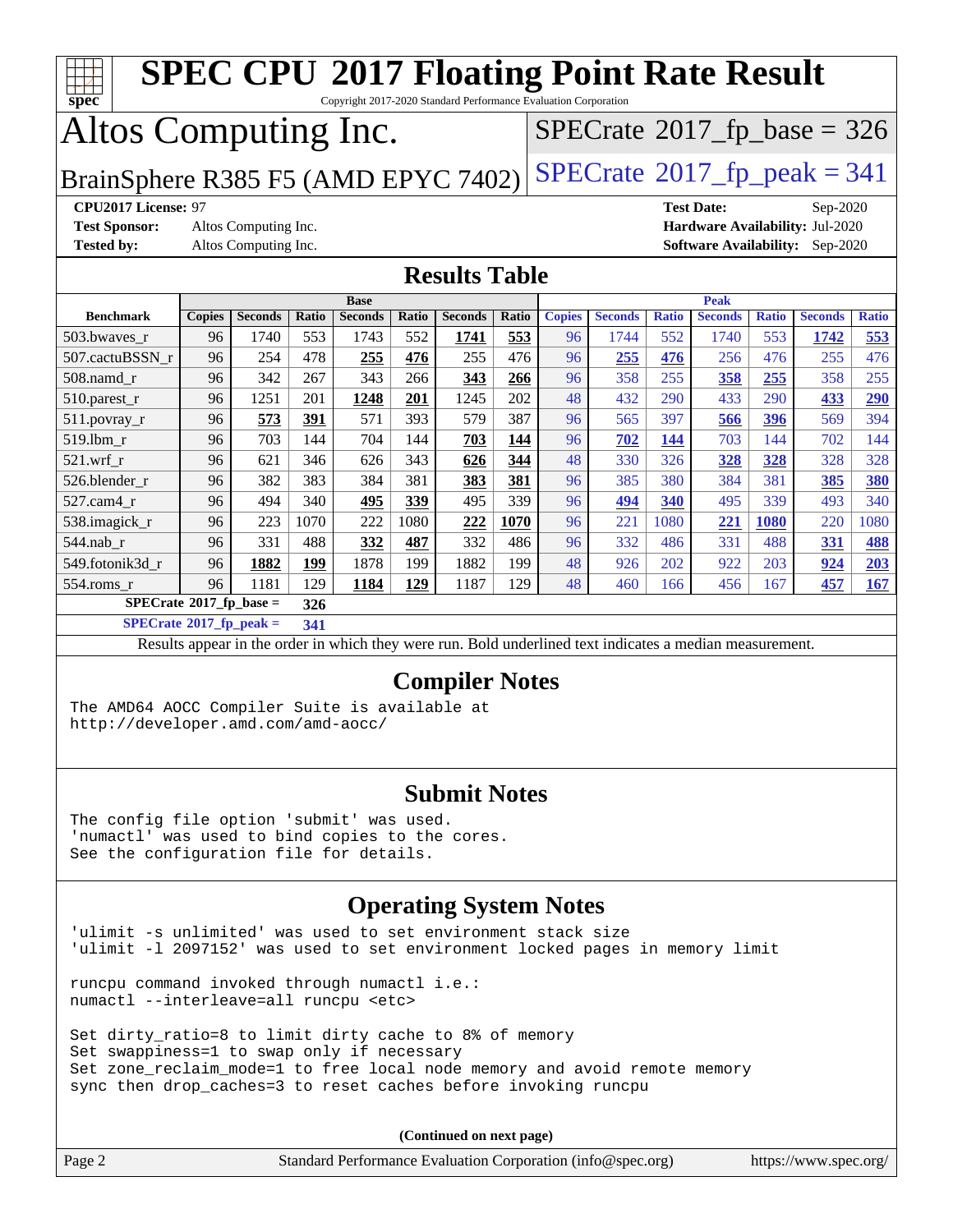

Copyright 2017-2020 Standard Performance Evaluation Corporation

## Altos Computing Inc.

 $SPECTate$ <sup>®</sup>[2017\\_fp\\_base =](http://www.spec.org/auto/cpu2017/Docs/result-fields.html#SPECrate2017fpbase) 326

BrainSphere R385 F5 (AMD EPYC 7402) [SPECrate](http://www.spec.org/auto/cpu2017/Docs/result-fields.html#SPECrate2017fppeak)®[2017\\_fp\\_peak = 3](http://www.spec.org/auto/cpu2017/Docs/result-fields.html#SPECrate2017fppeak)41

**[Test Sponsor:](http://www.spec.org/auto/cpu2017/Docs/result-fields.html#TestSponsor)** Altos Computing Inc. **[Hardware Availability:](http://www.spec.org/auto/cpu2017/Docs/result-fields.html#HardwareAvailability)** Jul-2020 **[Tested by:](http://www.spec.org/auto/cpu2017/Docs/result-fields.html#Testedby)** Altos Computing Inc. **[Software Availability:](http://www.spec.org/auto/cpu2017/Docs/result-fields.html#SoftwareAvailability)** Sep-2020

**[CPU2017 License:](http://www.spec.org/auto/cpu2017/Docs/result-fields.html#CPU2017License)** 97 **[Test Date:](http://www.spec.org/auto/cpu2017/Docs/result-fields.html#TestDate)** Sep-2020

#### **[Operating System Notes \(Continued\)](http://www.spec.org/auto/cpu2017/Docs/result-fields.html#OperatingSystemNotes)**

dirty\_ratio, swappiness, zone\_reclaim\_mode and drop caches were all set using privileged echo (e.g. echo 1 > /proc/sys/vm/swappiness).

Transparent huge pages set to 'always' for this run (OS default)

#### **[Environment Variables Notes](http://www.spec.org/auto/cpu2017/Docs/result-fields.html#EnvironmentVariablesNotes)**

Environment variables set by runcpu before the start of the run: LD\_LIBRARY\_PATH = "/home/cpu2017/amd\_rate\_aocc200\_rome\_C\_lib/64;/home/cpu2017/amd\_rate\_aoc c200\_rome\_C\_lib/32:" MALLOC\_CONF = "retain:true"

#### **[General Notes](http://www.spec.org/auto/cpu2017/Docs/result-fields.html#GeneralNotes)**

Binaries were compiled on a system with 2x AMD EPYC 7601 CPU + 512GB Memory using Fedora 26

NA: The test sponsor attests, as of date of publication, that CVE-2017-5754 (Meltdown) is mitigated in the system as tested and documented. Yes: The test sponsor attests, as of date of publication, that CVE-2017-5753 (Spectre variant 1) is mitigated in the system as tested and documented. Yes: The test sponsor attests, as of date of publication, that CVE-2017-5715 (Spectre variant 2) is mitigated in the system as tested and documented.

jemalloc: configured and built with GCC v9.1.0 in Ubuntu 19.04 with -O3 -znver2 -flto jemalloc 5.2.0 is available here: <https://github.com/jemalloc/jemalloc/releases/download/5.2.0/jemalloc-5.2.0.tar.bz2>

#### **[Platform Notes](http://www.spec.org/auto/cpu2017/Docs/result-fields.html#PlatformNotes)**

BIOS Configuration: Power Policy Quick Settings set to Best Performance NUMA Nodes Per Socket set to NPS4

 Sysinfo program /home/cpu2017/bin/sysinfo Rev: r6365 of 2019-08-21 295195f888a3d7edb1e6e46a485a0011 running on r365f4 Wed Oct 7 19:20:32 2020

 SUT (System Under Test) info as seen by some common utilities. For more information on this section, see <https://www.spec.org/cpu2017/Docs/config.html#sysinfo>

From /proc/cpuinfo

**(Continued on next page)**

|  | Page |  |
|--|------|--|
|--|------|--|

Page 3 Standard Performance Evaluation Corporation [\(info@spec.org\)](mailto:info@spec.org) <https://www.spec.org/>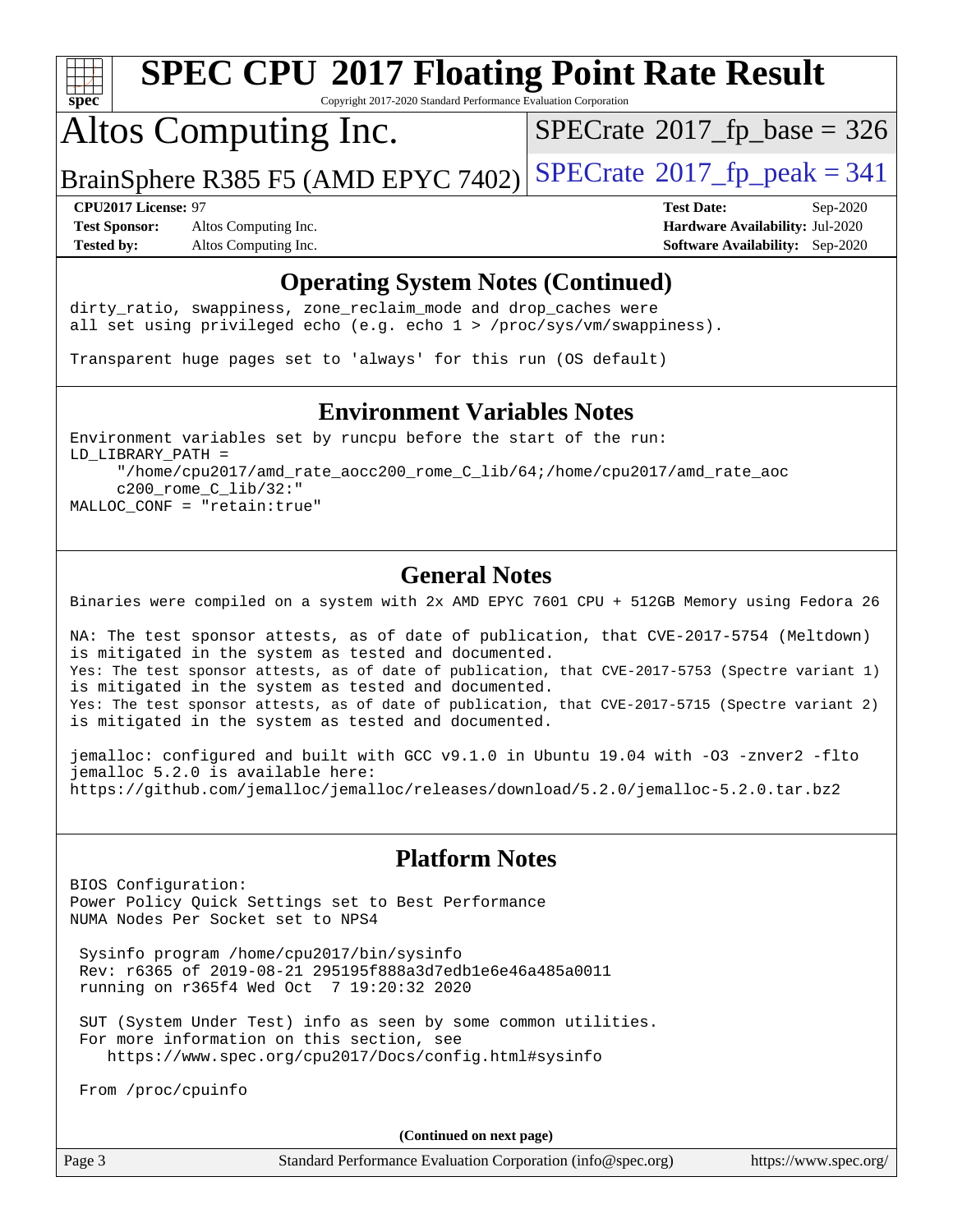| spec                                                                                                                                                                                                                                                                                                                                                                                                                                                                                                                                                                                                   | <b>SPEC CPU®2017 Floating Point Rate Result</b><br>Copyright 2017-2020 Standard Performance Evaluation Corporation                                                                                                                                                                                                                                                                                                                                                                                                                                                                                                                                                                                                                                   |                                      |                                        |
|--------------------------------------------------------------------------------------------------------------------------------------------------------------------------------------------------------------------------------------------------------------------------------------------------------------------------------------------------------------------------------------------------------------------------------------------------------------------------------------------------------------------------------------------------------------------------------------------------------|------------------------------------------------------------------------------------------------------------------------------------------------------------------------------------------------------------------------------------------------------------------------------------------------------------------------------------------------------------------------------------------------------------------------------------------------------------------------------------------------------------------------------------------------------------------------------------------------------------------------------------------------------------------------------------------------------------------------------------------------------|--------------------------------------|----------------------------------------|
| Altos Computing Inc.                                                                                                                                                                                                                                                                                                                                                                                                                                                                                                                                                                                   |                                                                                                                                                                                                                                                                                                                                                                                                                                                                                                                                                                                                                                                                                                                                                      | $SPECrate^{\circ}2017$ [p base = 326 |                                        |
| BrainSphere R385 F5 (AMD EPYC 7402)                                                                                                                                                                                                                                                                                                                                                                                                                                                                                                                                                                    |                                                                                                                                                                                                                                                                                                                                                                                                                                                                                                                                                                                                                                                                                                                                                      | $SPECTate@2017_fp\_peak = 341$       |                                        |
| CPU2017 License: 97                                                                                                                                                                                                                                                                                                                                                                                                                                                                                                                                                                                    |                                                                                                                                                                                                                                                                                                                                                                                                                                                                                                                                                                                                                                                                                                                                                      | <b>Test Date:</b>                    | Sep-2020                               |
| <b>Test Sponsor:</b><br>Altos Computing Inc.                                                                                                                                                                                                                                                                                                                                                                                                                                                                                                                                                           |                                                                                                                                                                                                                                                                                                                                                                                                                                                                                                                                                                                                                                                                                                                                                      | Hardware Availability: Jul-2020      |                                        |
| <b>Tested by:</b><br>Altos Computing Inc.                                                                                                                                                                                                                                                                                                                                                                                                                                                                                                                                                              |                                                                                                                                                                                                                                                                                                                                                                                                                                                                                                                                                                                                                                                                                                                                                      |                                      | <b>Software Availability:</b> Sep-2020 |
|                                                                                                                                                                                                                                                                                                                                                                                                                                                                                                                                                                                                        | <b>Platform Notes (Continued)</b>                                                                                                                                                                                                                                                                                                                                                                                                                                                                                                                                                                                                                                                                                                                    |                                      |                                        |
| "physical id"s (chips)<br>2<br>96 "processors"                                                                                                                                                                                                                                                                                                                                                                                                                                                                                                                                                         | model name: AMD EPYC 7402 24-Core Processor<br>cores, siblings (Caution: counting these is hw and system dependent. The following<br>excerpts from /proc/cpuinfo might not be reliable. Use with caution.)                                                                                                                                                                                                                                                                                                                                                                                                                                                                                                                                           |                                      |                                        |
| cpu cores : 24                                                                                                                                                                                                                                                                                                                                                                                                                                                                                                                                                                                         |                                                                                                                                                                                                                                                                                                                                                                                                                                                                                                                                                                                                                                                                                                                                                      |                                      |                                        |
| siblings : 48                                                                                                                                                                                                                                                                                                                                                                                                                                                                                                                                                                                          | physical 0: cores 0 1 2 4 5 6 8 9 10 12 13 14 16 17 18 20 21 22 24 25 26 28 29 30                                                                                                                                                                                                                                                                                                                                                                                                                                                                                                                                                                                                                                                                    |                                      |                                        |
|                                                                                                                                                                                                                                                                                                                                                                                                                                                                                                                                                                                                        | physical 1: cores 0 1 2 4 5 6 8 9 10 12 13 14 16 17 18 20 21 22 24 25 26 28 29 30                                                                                                                                                                                                                                                                                                                                                                                                                                                                                                                                                                                                                                                                    |                                      |                                        |
| From 1scpu:<br>Architecture:<br>$CPU$ op-mode( $s$ ):<br>Byte Order:<br>CPU(s):<br>On-line CPU(s) list: $0-95$<br>Thread(s) per core:<br>$Core(s)$ per socket:<br>Socket(s):<br>NUMA $node(s):$<br>Vendor ID:<br>CPU family:<br>Model:<br>Model name:<br>Stepping:<br>CPU MHz:<br>CPU max MHz:<br>CPU min MHz:<br>BogoMIPS:<br>Virtualization:<br>Lld cache:<br>Lli cache:<br>L2 cache:<br>L3 cache:<br>NUMA node0 CPU(s):<br>NUMA node1 CPU(s):<br>NUMA node2 CPU(s):<br>NUMA node3 CPU(s):<br>NUMA $node4$ $CPU(s):$<br>NUMA $node5$ $CPU(s):$<br>NUMA node6 CPU(s):<br>NUMA node7 CPU(s):<br>Flags: | x86 64<br>$32$ -bit, $64$ -bit<br>Little Endian<br>96<br>2<br>24<br>2<br>8<br>AuthenticAMD<br>23<br>49<br>AMD EPYC 7402 24-Core Processor<br>0<br>1799.262<br>2800.0000<br>1500.0000<br>5600.27<br>$AMD-V$<br>32K<br>32K<br>512K<br>16384K<br>$0 - 5, 48 - 53$<br>$6 - 11, 54 - 59$<br>$12 - 17,60 - 65$<br>$18 - 23,66 - 71$<br>$24 - 29, 72 - 77$<br>$30 - 35, 78 - 83$<br>$36 - 41, 84 - 89$<br>$42 - 47, 90 - 95$<br>fpu vme de pse tsc msr pae mce cx8 apic sep mtrr pge mca cmov<br>pat pse36 clflush mmx fxsr sse sse2 ht syscall nx mmxext fxsr_opt pdpe1gb rdtscp lm<br>constant_tsc rep_good nopl xtopology nonstop_tsc cpuid extd_apicid aperfmperf pni<br>pclmulqdq monitor ssse3 fma cx16 sse4_1 sse4_2 movbe popcnt aes xsave avx f16c |                                      |                                        |
|                                                                                                                                                                                                                                                                                                                                                                                                                                                                                                                                                                                                        | rdrand lahf_lm cmp_legacy svm extapic cr8_legacy abm sse4a misalignsse 3dnowprefetch                                                                                                                                                                                                                                                                                                                                                                                                                                                                                                                                                                                                                                                                 |                                      |                                        |
| Page 4                                                                                                                                                                                                                                                                                                                                                                                                                                                                                                                                                                                                 | (Continued on next page)<br>Standard Performance Evaluation Corporation (info@spec.org)                                                                                                                                                                                                                                                                                                                                                                                                                                                                                                                                                                                                                                                              |                                      | https://www.spec.org/                  |
|                                                                                                                                                                                                                                                                                                                                                                                                                                                                                                                                                                                                        |                                                                                                                                                                                                                                                                                                                                                                                                                                                                                                                                                                                                                                                                                                                                                      |                                      |                                        |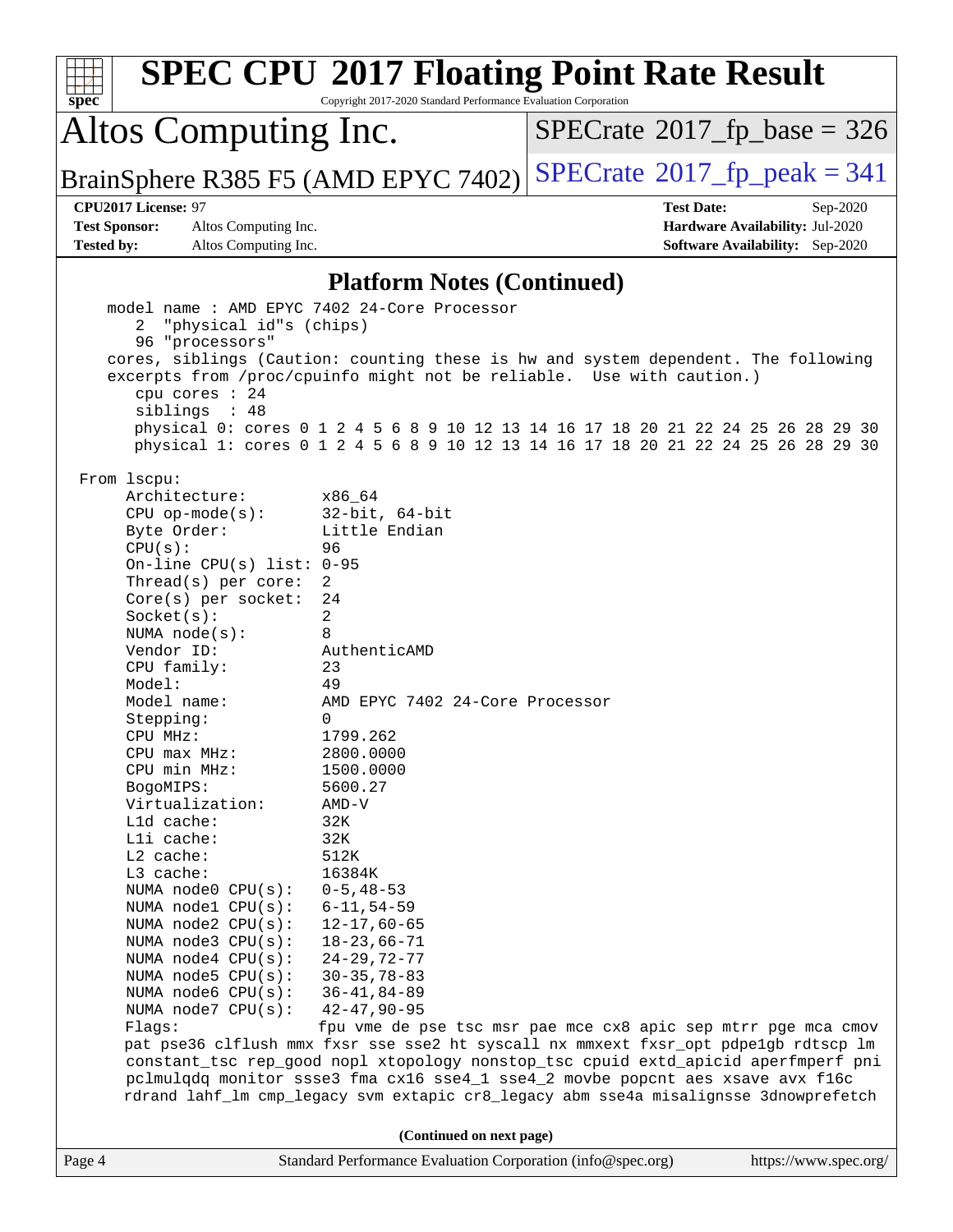| <b>SPEC CPU®2017 Floating Point Rate Result</b><br>Copyright 2017-2020 Standard Performance Evaluation Corporation<br>$spec^*$                                                                                                                                                                                                                                                                                                                                                                                                                                                                                                                                                                                                                                                                                                                                                                                                                                                                                                                                                                                                                                                                                                                                                                                               |                                                                                                            |
|------------------------------------------------------------------------------------------------------------------------------------------------------------------------------------------------------------------------------------------------------------------------------------------------------------------------------------------------------------------------------------------------------------------------------------------------------------------------------------------------------------------------------------------------------------------------------------------------------------------------------------------------------------------------------------------------------------------------------------------------------------------------------------------------------------------------------------------------------------------------------------------------------------------------------------------------------------------------------------------------------------------------------------------------------------------------------------------------------------------------------------------------------------------------------------------------------------------------------------------------------------------------------------------------------------------------------|------------------------------------------------------------------------------------------------------------|
| Altos Computing Inc.                                                                                                                                                                                                                                                                                                                                                                                                                                                                                                                                                                                                                                                                                                                                                                                                                                                                                                                                                                                                                                                                                                                                                                                                                                                                                                         | $SPECrate^{\circ}2017$ fp base = 326                                                                       |
| BrainSphere R385 F5 (AMD EPYC 7402)                                                                                                                                                                                                                                                                                                                                                                                                                                                                                                                                                                                                                                                                                                                                                                                                                                                                                                                                                                                                                                                                                                                                                                                                                                                                                          | $SPECTate$ <sup>®</sup> 2017_fp_peak = 341                                                                 |
| <b>CPU2017 License: 97</b><br><b>Test Sponsor:</b><br>Altos Computing Inc.<br><b>Tested by:</b><br>Altos Computing Inc.                                                                                                                                                                                                                                                                                                                                                                                                                                                                                                                                                                                                                                                                                                                                                                                                                                                                                                                                                                                                                                                                                                                                                                                                      | <b>Test Date:</b><br>Sep-2020<br>Hardware Availability: Jul-2020<br><b>Software Availability:</b> Sep-2020 |
| <b>Platform Notes (Continued)</b>                                                                                                                                                                                                                                                                                                                                                                                                                                                                                                                                                                                                                                                                                                                                                                                                                                                                                                                                                                                                                                                                                                                                                                                                                                                                                            |                                                                                                            |
| osvw ibs skinit wdt tce topoext perfctr_core perfctr_nb bpext perfctr_llc mwaitx cpb<br>cat_13 cdp_13 hw_pstate sme ssbd ibrs ibpb stibp vmmcall fsgsbase bmil avx2 smep<br>bmi2 cqm rdt_a rdseed adx smap clflushopt clwb sha_ni xsaveopt xsavec xgetbvl xsaves<br>cqm_llc cqm_occup_llc cqm_mbm_total cqm_mbm_local clzero irperf xsaveerptr arat npt<br>lbrv svm_lock nrip_save tsc_scale vmcb_clean flushbyasid decodeassists pausefilter<br>pfthreshold avic v_vmsave_vmload vgif umip rdpid overflow_recov succor smca<br>/proc/cpuinfo cache data<br>cache size : 512 KB                                                                                                                                                                                                                                                                                                                                                                                                                                                                                                                                                                                                                                                                                                                                              |                                                                                                            |
| From numactl --hardware WARNING: a numactl 'node' might or might not correspond to a<br>physical chip.<br>$available: 8 nodes (0-7)$<br>node 0 cpus: 0 1 2 3 4 5 48 49 50 51 52 53<br>node 0 size: 64365 MB<br>node 0 free: 63952 MB<br>node 1 cpus: 6 7 8 9 10 11 54 55 56 57 58 59<br>node 1 size: 64505 MB<br>node 1 free: 64049 MB<br>node 2 cpus: 12 13 14 15 16 17 60 61 62 63 64 65<br>node 2 size: 64505 MB<br>node 2 free: 64123 MB<br>node 3 cpus: 18 19 20 21 22 23 66 67 68 69 70 71<br>node 3 size: 64493 MB<br>node 3 free: 64131 MB<br>node 4 cpus: 24 25 26 27 28 29 72 73 74 75 76 77<br>node 4 size: 64505 MB<br>node 4 free: 64231 MB<br>node 5 cpus: 30 31 32 33 34 35 78 79 80 81 82 83<br>node 5 size: 64505 MB<br>node 5 free: 64229 MB<br>node 6 cpus: 36 37 38 39 40 41 84 85 86 87 88 89<br>node 6 size: 64505 MB<br>node 6 free: 64234 MB<br>node 7 cpus: 42 43 44 45 46 47 90 91 92 93 94 95<br>node 7 size: 64503 MB<br>node 7 free: 64233 MB<br>node distances:<br>node<br>1<br>5<br>0<br>2<br>3<br>4<br>6<br>7<br>32<br>12<br>12<br>32<br>32<br>32<br>0:<br>10<br>12<br>1:<br>32<br>32<br>32<br>12<br>10<br>12<br>12<br>32<br>2:<br>12<br>12<br>12<br>32<br>32<br>32<br>10<br>32<br>3:<br>12<br>12<br>32<br>32<br>12<br>10<br>32<br>32<br>32<br>32<br>4 :<br>32<br>32<br>10<br>12<br>12<br>12 |                                                                                                            |
| 5:<br>32<br>32<br>32<br>32<br>12<br>12<br>10<br>12<br>6:<br>32<br>32<br>32<br>32<br>12<br>12<br>12<br>10<br>7:<br>32<br>32<br>32<br>12<br>12<br>12<br>32<br>10                                                                                                                                                                                                                                                                                                                                                                                                                                                                                                                                                                                                                                                                                                                                                                                                                                                                                                                                                                                                                                                                                                                                                               |                                                                                                            |
| (Continued on next page)                                                                                                                                                                                                                                                                                                                                                                                                                                                                                                                                                                                                                                                                                                                                                                                                                                                                                                                                                                                                                                                                                                                                                                                                                                                                                                     |                                                                                                            |
| Standard Performance Evaluation Corporation (info@spec.org)<br>Page 5                                                                                                                                                                                                                                                                                                                                                                                                                                                                                                                                                                                                                                                                                                                                                                                                                                                                                                                                                                                                                                                                                                                                                                                                                                                        | https://www.spec.org/                                                                                      |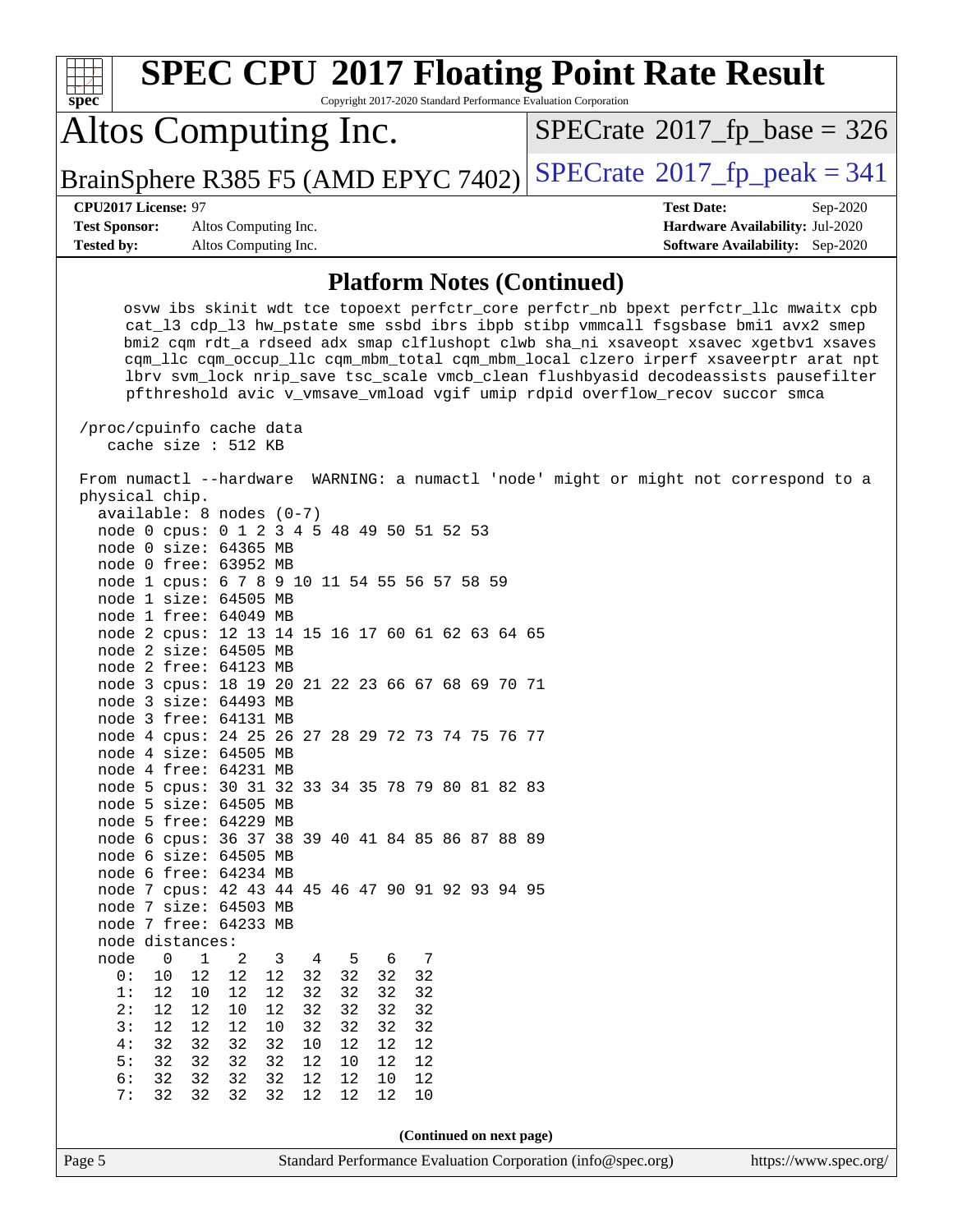| <b>SPEC CPU®2017 Floating Point Rate Result</b><br>Copyright 2017-2020 Standard Performance Evaluation Corporation<br>spec <sup>®</sup>                                                                                                                                                                                                                                                     |                                                                                                                                                                                                                                                                            |
|---------------------------------------------------------------------------------------------------------------------------------------------------------------------------------------------------------------------------------------------------------------------------------------------------------------------------------------------------------------------------------------------|----------------------------------------------------------------------------------------------------------------------------------------------------------------------------------------------------------------------------------------------------------------------------|
| Altos Computing Inc.                                                                                                                                                                                                                                                                                                                                                                        | $SPECrate^{\circ}2017$ fp base = 326                                                                                                                                                                                                                                       |
| BrainSphere R385 F5 (AMD EPYC 7402)                                                                                                                                                                                                                                                                                                                                                         | $SPECrate^{\circ}2017$ fp peak = 341                                                                                                                                                                                                                                       |
| CPU2017 License: 97<br><b>Test Sponsor:</b><br>Altos Computing Inc.<br><b>Tested by:</b><br>Altos Computing Inc.                                                                                                                                                                                                                                                                            | <b>Test Date:</b><br>Sep-2020<br>Hardware Availability: Jul-2020<br><b>Software Availability:</b> Sep-2020                                                                                                                                                                 |
| <b>Platform Notes (Continued)</b>                                                                                                                                                                                                                                                                                                                                                           |                                                                                                                                                                                                                                                                            |
| From /proc/meminfo<br>MemTotal:<br>528272868 kB<br>HugePages_Total:<br>0<br>Hugepagesize:<br>2048 kB<br>/usr/bin/lsb_release -d<br>Ubuntu 18.04.2 LTS<br>From /etc/*release* /etc/*version*<br>debian_version: buster/sid<br>os-release:<br>NAME="Ubuntu"<br>VERSION="18.04.2 LTS (Bionic Beaver)"<br>ID=ubuntu<br>ID LIKE=debian<br>PRETTY_NAME="Ubuntu 18.04.2 LTS"<br>VERSION_ID="18.04" |                                                                                                                                                                                                                                                                            |
| HOME_URL="https://www.ubuntu.com/"<br>SUPPORT_URL="https://help.ubuntu.com/"<br>uname $-a$ :<br>Linux r365f4 4.15.0-117-generic #118-Ubuntu SMP Fri Sep 4 20:02:41 UTC 2020 x86_64<br>x86_64 x86_64 GNU/Linux<br>Kernel self-reported vulnerability status:                                                                                                                                 |                                                                                                                                                                                                                                                                            |
| itlb multihit:<br>CVE-2018-3620 (L1 Terminal Fault):<br>Microarchitectural Data Sampling:<br>CVE-2017-5754 (Meltdown):<br>CVE-2018-3639 (Speculative Store Bypass): Mitigation: Speculative Store Bypass disabled<br>CVE-2017-5753 (Spectre variant 1):<br>CVE-2017-5715 (Spectre variant 2):<br>filling<br>srbds:                                                                          | Not affected<br>Not affected<br>Not affected<br>Not affected<br>via prctl and seccomp<br>Mitigation: usercopy/swapgs barriers and __user<br>pointer sanitization<br>Mitigation: Full AMD retpoline, IBPB:<br>conditional, IBRS_FW, STIBP: conditional, RSB<br>Not affected |
| tsx_async_abort:<br>run-level 5 Sep 14 06:57<br>SPEC is set to: /home/cpu2017                                                                                                                                                                                                                                                                                                               | Not affected                                                                                                                                                                                                                                                               |
| Filesystem<br>Type Size Used Avail Use% Mounted on<br>/dev/sda2<br>ext4 1.5T<br>704G 688G 51% /                                                                                                                                                                                                                                                                                             |                                                                                                                                                                                                                                                                            |
| (Continued on next page)                                                                                                                                                                                                                                                                                                                                                                    |                                                                                                                                                                                                                                                                            |
| Page 6<br>Standard Performance Evaluation Corporation (info@spec.org)                                                                                                                                                                                                                                                                                                                       | https://www.spec.org/                                                                                                                                                                                                                                                      |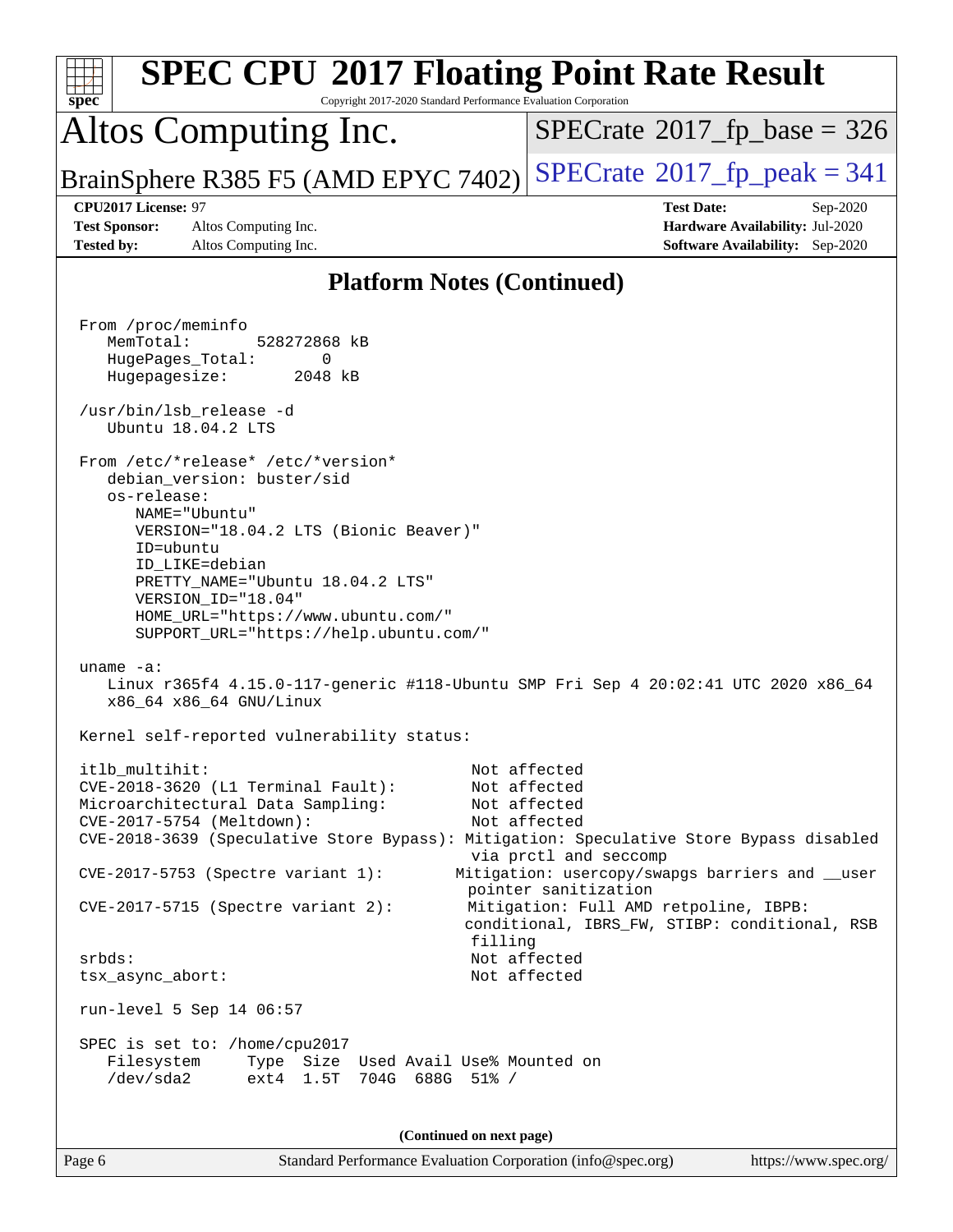| <b>SPEC CPU®2017 Floating Point Rate Result</b><br>Copyright 2017-2020 Standard Performance Evaluation Corporation<br>$spec^*$                                                                                                                                                                                                                                                                                                     |                                                                                                            |  |  |  |  |  |
|------------------------------------------------------------------------------------------------------------------------------------------------------------------------------------------------------------------------------------------------------------------------------------------------------------------------------------------------------------------------------------------------------------------------------------|------------------------------------------------------------------------------------------------------------|--|--|--|--|--|
| Altos Computing Inc.                                                                                                                                                                                                                                                                                                                                                                                                               | $SPECTate$ <sup>®</sup> 2017_fp_base = 326                                                                 |  |  |  |  |  |
| BrainSphere R385 F5 (AMD EPYC 7402)                                                                                                                                                                                                                                                                                                                                                                                                | $SPECrate^{\circledcirc}2017$ fp peak = 341                                                                |  |  |  |  |  |
| CPU2017 License: 97<br>Altos Computing Inc.<br><b>Test Sponsor:</b><br><b>Tested by:</b><br>Altos Computing Inc.                                                                                                                                                                                                                                                                                                                   | <b>Test Date:</b><br>Sep-2020<br>Hardware Availability: Jul-2020<br><b>Software Availability:</b> Sep-2020 |  |  |  |  |  |
| <b>Platform Notes (Continued)</b>                                                                                                                                                                                                                                                                                                                                                                                                  |                                                                                                            |  |  |  |  |  |
| From /sys/devices/virtual/dmi/id<br>BIOS:<br>GIGABYTE R11 10/25/2019<br>Vendor:<br>Acer<br>Product: Altos R365 F4<br>Product Family: Server<br>Serial: DJ7002921A0002                                                                                                                                                                                                                                                              |                                                                                                            |  |  |  |  |  |
| Additional information from dmidecode follows. WARNING: Use caution when you interpret<br>this section. The 'dmidecode' program reads system data which is "intended to allow<br>hardware to be accurately determined", but the intent may not be met, as there are<br>frequent changes to hardware, firmware, and the "DMTF SMBIOS" standard.<br>Memory:<br>16x Samsung M393A4K40DB3-CWE 32 GB 2 rank 3200<br>16x Unknown Unknown |                                                                                                            |  |  |  |  |  |
| (End of data from sysinfo program)                                                                                                                                                                                                                                                                                                                                                                                                 |                                                                                                            |  |  |  |  |  |
| <b>Compiler Version Notes</b>                                                                                                                                                                                                                                                                                                                                                                                                      |                                                                                                            |  |  |  |  |  |
| -------------------------<br>519.1bm_r(base, peak) 538.imagick_r(base, peak)<br>C<br>544.nab_r(base, peak)                                                                                                                                                                                                                                                                                                                         |                                                                                                            |  |  |  |  |  |
| AOCC.LLVM.2.0.0.B191.2019_07_19 clang version 8.0.0 (CLANG: Jenkins<br>AOCC_2_0_0-Build#191) (based on LLVM AOCC.LLVM.2.0.0.B191.2019_07_19)<br>Target: x86_64-unknown-linux-gnu<br>Thread model: posix<br>InstalledDir: /sppo/dev/compilers/aocc-compiler-2.0.0/bin                                                                                                                                                               |                                                                                                            |  |  |  |  |  |
| $508.namd_r(base, peak) 510.parest_r(base, peak)$<br>$C++$                                                                                                                                                                                                                                                                                                                                                                         |                                                                                                            |  |  |  |  |  |
| AOCC.LLVM.2.0.0.B191.2019_07_19 clang version 8.0.0 (CLANG: Jenkins<br>AOCC_2_0_0-Build#191) (based on LLVM AOCC.LLVM.2.0.0.B191.2019_07_19)<br>Target: x86_64-unknown-linux-gnu<br>Thread model: posix<br>InstalledDir: /sppo/dev/compilers/aocc-compiler-2.0.0/bin                                                                                                                                                               |                                                                                                            |  |  |  |  |  |
| $C++$ , C $\qquad$   511.povray_r(base, peak) 526.blender_r(base, peak)<br>AOCC.LLVM.2.0.0.B191.2019_07_19 clang version 8.0.0 (CLANG: Jenkins<br>AOCC_2_0_0-Build#191) (based on LLVM AOCC.LLVM.2.0.0.B191.2019_07_19)<br>Target: x86_64-unknown-linux-gnu                                                                                                                                                                        |                                                                                                            |  |  |  |  |  |
| (Continued on next page)                                                                                                                                                                                                                                                                                                                                                                                                           |                                                                                                            |  |  |  |  |  |
| Page 7<br>Standard Performance Evaluation Corporation (info@spec.org)                                                                                                                                                                                                                                                                                                                                                              | https://www.spec.org/                                                                                      |  |  |  |  |  |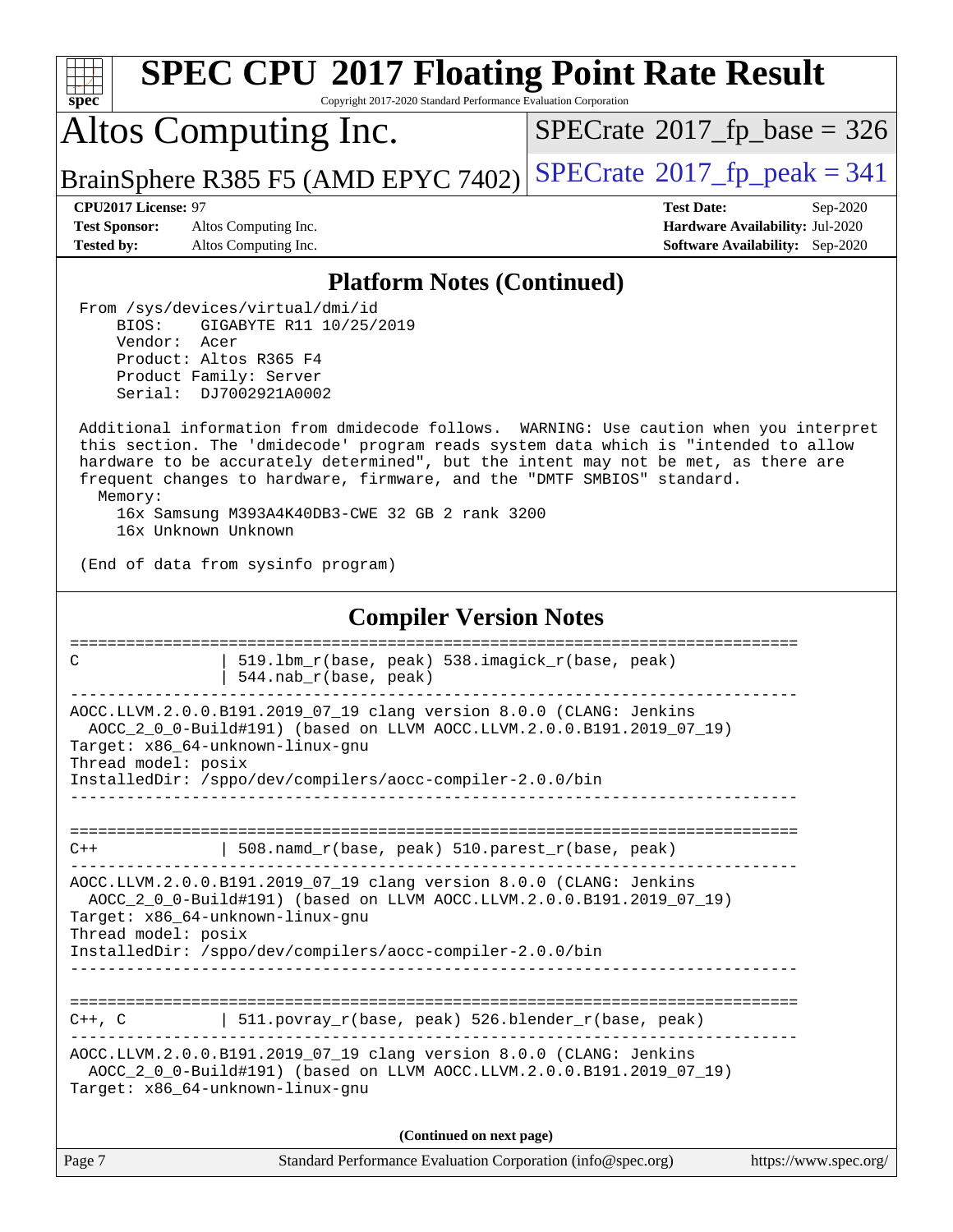|                                                                   | <b>SPEC CPU®2017 Floating Point Rate Result</b>                                                                                                                                                                                                                                                                                                                                                                                                                                                                                                                                                                                                                                                                                                 |                                            |                                                                                       |
|-------------------------------------------------------------------|-------------------------------------------------------------------------------------------------------------------------------------------------------------------------------------------------------------------------------------------------------------------------------------------------------------------------------------------------------------------------------------------------------------------------------------------------------------------------------------------------------------------------------------------------------------------------------------------------------------------------------------------------------------------------------------------------------------------------------------------------|--------------------------------------------|---------------------------------------------------------------------------------------|
| spec                                                              | Copyright 2017-2020 Standard Performance Evaluation Corporation                                                                                                                                                                                                                                                                                                                                                                                                                                                                                                                                                                                                                                                                                 |                                            |                                                                                       |
|                                                                   | Altos Computing Inc.                                                                                                                                                                                                                                                                                                                                                                                                                                                                                                                                                                                                                                                                                                                            | $SPECrate$ <sup>®</sup> 2017_fp_base = 326 |                                                                                       |
|                                                                   | BrainSphere R385 F5 (AMD EPYC 7402)                                                                                                                                                                                                                                                                                                                                                                                                                                                                                                                                                                                                                                                                                                             | $SPECrate^{\circ}2017$ _fp_peak = 341      |                                                                                       |
| CPU2017 License: 97<br><b>Test Sponsor:</b><br><b>Tested by:</b>  | Altos Computing Inc.<br>Altos Computing Inc.                                                                                                                                                                                                                                                                                                                                                                                                                                                                                                                                                                                                                                                                                                    | <b>Test Date:</b>                          | Sep-2020<br>Hardware Availability: Jul-2020<br><b>Software Availability:</b> Sep-2020 |
|                                                                   | <b>Compiler Version Notes (Continued)</b>                                                                                                                                                                                                                                                                                                                                                                                                                                                                                                                                                                                                                                                                                                       |                                            |                                                                                       |
| Thread model: posix<br>Thread model: posix                        | InstalledDir: /sppo/dev/compilers/aocc-compiler-2.0.0/bin<br>AOCC.LLVM.2.0.0.B191.2019_07_19 clang version 8.0.0 (CLANG: Jenkins<br>AOCC_2_0_0-Build#191) (based on LLVM AOCC.LLVM.2.0.0.B191.2019_07_19)<br>Target: x86_64-unknown-linux-gnu<br>InstalledDir: /sppo/dev/compilers/aocc-compiler-2.0.0/bin                                                                                                                                                                                                                                                                                                                                                                                                                                      |                                            |                                                                                       |
| ==============================                                    | C++, C, Fortran   507.cactuBSSN_r(base, peak)                                                                                                                                                                                                                                                                                                                                                                                                                                                                                                                                                                                                                                                                                                   |                                            |                                                                                       |
| Thread model: posix<br>Thread model: posix<br>Thread model: posix | AOCC.LLVM.2.0.0.B191.2019_07_19 clang version 8.0.0 (CLANG: Jenkins<br>AOCC_2_0_0-Build#191) (based on LLVM AOCC.LLVM.2.0.0.B191.2019_07_19)<br>Target: x86_64-unknown-linux-gnu<br>InstalledDir: /sppo/dev/compilers/aocc-compiler-2.0.0/bin<br>AOCC.LLVM.2.0.0.B191.2019_07_19 clang version 8.0.0 (CLANG: Jenkins<br>AOCC_2_0_0-Build#191) (based on LLVM AOCC.LLVM.2.0.0.B191.2019_07_19)<br>Target: x86_64-unknown-linux-gnu<br>InstalledDir: /sppo/dev/compilers/aocc-compiler-2.0.0/bin<br>AOCC.LLVM.2.0.0.B191.2019_07_19 clang version 8.0.0 (CLANG: Jenkins<br>AOCC_2_0_0-Build#191) (based on LLVM AOCC.LLVM.2.0.0.B191.2019_07_19)<br>Target: x86_64-unknown-linux-gnu<br>InstalledDir: /sppo/dev/compilers/aocc-compiler-2.0.0/bin |                                            |                                                                                       |
| Fortran                                                           | 503.bwaves_r(base, peak) 549.fotonik3d_r(base, peak)<br>554.roms_r(base, peak)                                                                                                                                                                                                                                                                                                                                                                                                                                                                                                                                                                                                                                                                  |                                            |                                                                                       |
| Thread model: posix                                               | AOCC.LLVM.2.0.0.B191.2019_07_19 clang version 8.0.0 (CLANG: Jenkins<br>AOCC_2_0_0-Build#191) (based on LLVM AOCC.LLVM.2.0.0.B191.2019_07_19)<br>Target: x86_64-unknown-linux-gnu<br>InstalledDir: /sppo/dev/compilers/aocc-compiler-2.0.0/bin                                                                                                                                                                                                                                                                                                                                                                                                                                                                                                   |                                            |                                                                                       |
|                                                                   |                                                                                                                                                                                                                                                                                                                                                                                                                                                                                                                                                                                                                                                                                                                                                 |                                            |                                                                                       |
| Fortran, C<br>Thread model: posix                                 | $521.wrf_r(base, peak) 527.cam4_r(base, peak)$<br>AOCC.LLVM.2.0.0.B191.2019_07_19 clang version 8.0.0 (CLANG: Jenkins<br>AOCC_2_0_0-Build#191) (based on LLVM AOCC.LLVM.2.0.0.B191.2019_07_19)<br>Target: x86_64-unknown-linux-gnu                                                                                                                                                                                                                                                                                                                                                                                                                                                                                                              |                                            |                                                                                       |
|                                                                   | (Continued on next page)                                                                                                                                                                                                                                                                                                                                                                                                                                                                                                                                                                                                                                                                                                                        |                                            |                                                                                       |
| Page 8                                                            | Standard Performance Evaluation Corporation (info@spec.org)                                                                                                                                                                                                                                                                                                                                                                                                                                                                                                                                                                                                                                                                                     |                                            | https://www.spec.org/                                                                 |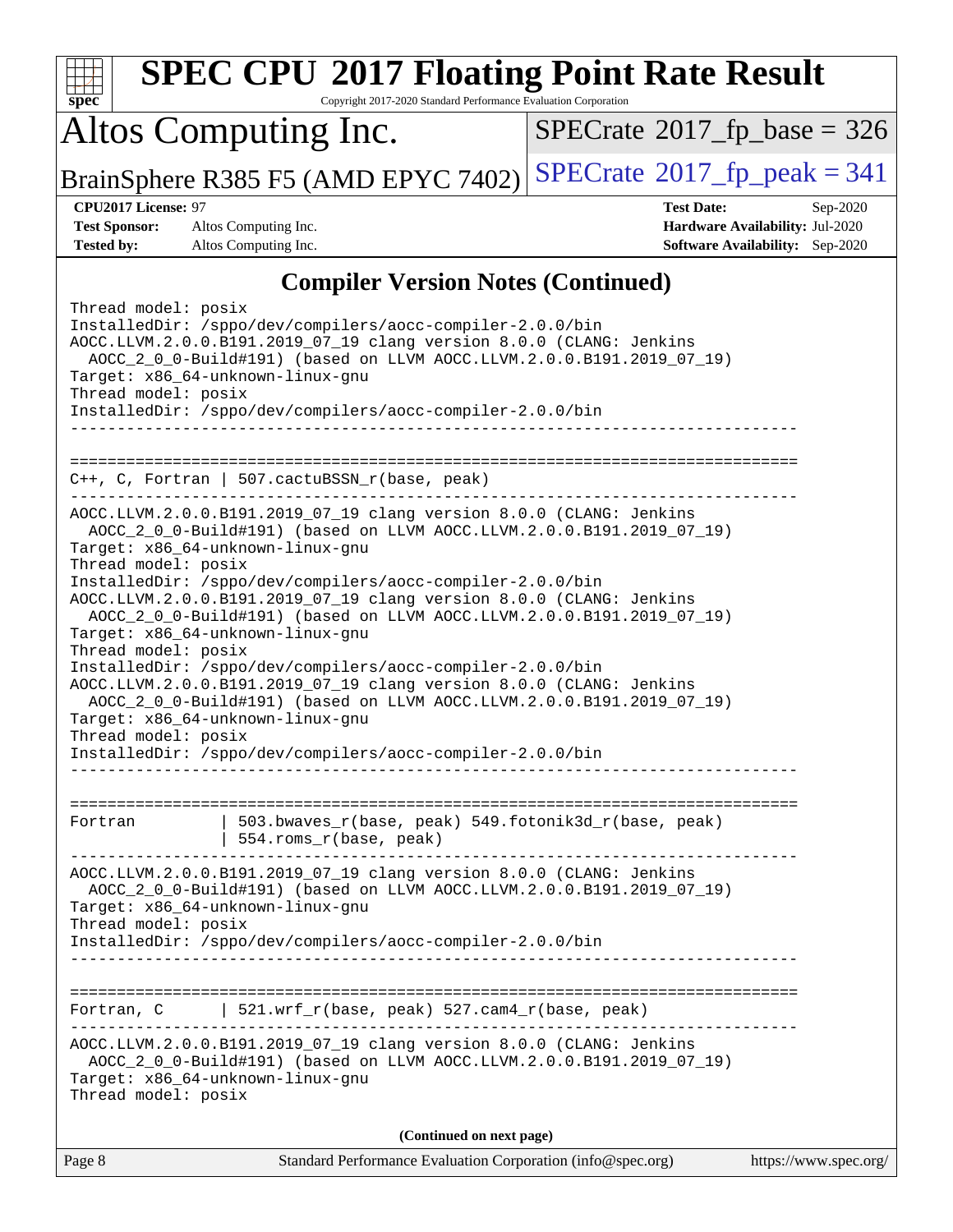

Copyright 2017-2020 Standard Performance Evaluation Corporation

## Altos Computing Inc.

 $SPECTate$ <sup>®</sup>[2017\\_fp\\_base =](http://www.spec.org/auto/cpu2017/Docs/result-fields.html#SPECrate2017fpbase) 326

BrainSphere R385 F5 (AMD EPYC 7402) [SPECrate](http://www.spec.org/auto/cpu2017/Docs/result-fields.html#SPECrate2017fppeak)®[2017\\_fp\\_peak = 3](http://www.spec.org/auto/cpu2017/Docs/result-fields.html#SPECrate2017fppeak)41

**[Test Sponsor:](http://www.spec.org/auto/cpu2017/Docs/result-fields.html#TestSponsor)** Altos Computing Inc. **[Hardware Availability:](http://www.spec.org/auto/cpu2017/Docs/result-fields.html#HardwareAvailability)** Jul-2020 **[Tested by:](http://www.spec.org/auto/cpu2017/Docs/result-fields.html#Testedby)** Altos Computing Inc. **[Software Availability:](http://www.spec.org/auto/cpu2017/Docs/result-fields.html#SoftwareAvailability)** Sep-2020

**[CPU2017 License:](http://www.spec.org/auto/cpu2017/Docs/result-fields.html#CPU2017License)** 97 **[Test Date:](http://www.spec.org/auto/cpu2017/Docs/result-fields.html#TestDate)** Sep-2020

#### **[Compiler Version Notes \(Continued\)](http://www.spec.org/auto/cpu2017/Docs/result-fields.html#CompilerVersionNotes)**

InstalledDir: /sppo/dev/compilers/aocc-compiler-2.0.0/bin AOCC.LLVM.2.0.0.B191.2019\_07\_19 clang version 8.0.0 (CLANG: Jenkins AOCC\_2\_0\_0-Build#191) (based on LLVM AOCC.LLVM.2.0.0.B191.2019\_07\_19) Target: x86\_64-unknown-linux-gnu Thread model: posix InstalledDir: /sppo/dev/compilers/aocc-compiler-2.0.0/bin ------------------------------------------------------------------------------

#### **[Base Compiler Invocation](http://www.spec.org/auto/cpu2017/Docs/result-fields.html#BaseCompilerInvocation)**

[C benchmarks](http://www.spec.org/auto/cpu2017/Docs/result-fields.html#Cbenchmarks): [clang](http://www.spec.org/cpu2017/results/res2020q4/cpu2017-20201012-24193.flags.html#user_CCbase_clang-c)

[C++ benchmarks:](http://www.spec.org/auto/cpu2017/Docs/result-fields.html#CXXbenchmarks) [clang++](http://www.spec.org/cpu2017/results/res2020q4/cpu2017-20201012-24193.flags.html#user_CXXbase_clang-cpp)

[Fortran benchmarks](http://www.spec.org/auto/cpu2017/Docs/result-fields.html#Fortranbenchmarks): [flang](http://www.spec.org/cpu2017/results/res2020q4/cpu2017-20201012-24193.flags.html#user_FCbase_flang)

[Benchmarks using both Fortran and C](http://www.spec.org/auto/cpu2017/Docs/result-fields.html#BenchmarksusingbothFortranandC): [flang](http://www.spec.org/cpu2017/results/res2020q4/cpu2017-20201012-24193.flags.html#user_CC_FCbase_flang) [clang](http://www.spec.org/cpu2017/results/res2020q4/cpu2017-20201012-24193.flags.html#user_CC_FCbase_clang-c)

[Benchmarks using both C and C++](http://www.spec.org/auto/cpu2017/Docs/result-fields.html#BenchmarksusingbothCandCXX): [clang++](http://www.spec.org/cpu2017/results/res2020q4/cpu2017-20201012-24193.flags.html#user_CC_CXXbase_clang-cpp) [clang](http://www.spec.org/cpu2017/results/res2020q4/cpu2017-20201012-24193.flags.html#user_CC_CXXbase_clang-c)

[Benchmarks using Fortran, C, and C++:](http://www.spec.org/auto/cpu2017/Docs/result-fields.html#BenchmarksusingFortranCandCXX) [clang++](http://www.spec.org/cpu2017/results/res2020q4/cpu2017-20201012-24193.flags.html#user_CC_CXX_FCbase_clang-cpp) [clang](http://www.spec.org/cpu2017/results/res2020q4/cpu2017-20201012-24193.flags.html#user_CC_CXX_FCbase_clang-c) [flang](http://www.spec.org/cpu2017/results/res2020q4/cpu2017-20201012-24193.flags.html#user_CC_CXX_FCbase_flang)

### **[Base Portability Flags](http://www.spec.org/auto/cpu2017/Docs/result-fields.html#BasePortabilityFlags)**

 503.bwaves\_r: [-DSPEC\\_LP64](http://www.spec.org/cpu2017/results/res2020q4/cpu2017-20201012-24193.flags.html#suite_baseEXTRA_PORTABILITY503_bwaves_r_DSPEC_LP64) 507.cactuBSSN\_r: [-DSPEC\\_LP64](http://www.spec.org/cpu2017/results/res2020q4/cpu2017-20201012-24193.flags.html#suite_baseEXTRA_PORTABILITY507_cactuBSSN_r_DSPEC_LP64) 508.namd\_r: [-DSPEC\\_LP64](http://www.spec.org/cpu2017/results/res2020q4/cpu2017-20201012-24193.flags.html#suite_baseEXTRA_PORTABILITY508_namd_r_DSPEC_LP64) 510.parest\_r: [-DSPEC\\_LP64](http://www.spec.org/cpu2017/results/res2020q4/cpu2017-20201012-24193.flags.html#suite_baseEXTRA_PORTABILITY510_parest_r_DSPEC_LP64) 511.povray\_r: [-DSPEC\\_LP64](http://www.spec.org/cpu2017/results/res2020q4/cpu2017-20201012-24193.flags.html#suite_baseEXTRA_PORTABILITY511_povray_r_DSPEC_LP64) 519.lbm\_r: [-DSPEC\\_LP64](http://www.spec.org/cpu2017/results/res2020q4/cpu2017-20201012-24193.flags.html#suite_baseEXTRA_PORTABILITY519_lbm_r_DSPEC_LP64) 521.wrf\_r: [-DSPEC\\_CASE\\_FLAG](http://www.spec.org/cpu2017/results/res2020q4/cpu2017-20201012-24193.flags.html#b521.wrf_r_baseCPORTABILITY_DSPEC_CASE_FLAG) [-Mbyteswapio](http://www.spec.org/cpu2017/results/res2020q4/cpu2017-20201012-24193.flags.html#user_baseFPORTABILITY521_wrf_r_F-mbyteswapio_543c39ce38db59bcbc3b888917ef58c313007ae1c27520b689e012995ae261114051d1d5efcb4182d175ce22a6a15532d3a9999882dd2c360e6d853f41da6883) [-DSPEC\\_LP64](http://www.spec.org/cpu2017/results/res2020q4/cpu2017-20201012-24193.flags.html#suite_baseEXTRA_PORTABILITY521_wrf_r_DSPEC_LP64) 526.blender\_r: [-funsigned-char](http://www.spec.org/cpu2017/results/res2020q4/cpu2017-20201012-24193.flags.html#user_baseCPORTABILITY526_blender_r_aocc-unsigned-char) [-D\\_\\_BOOL\\_DEFINED](http://www.spec.org/cpu2017/results/res2020q4/cpu2017-20201012-24193.flags.html#b526.blender_r_baseCXXPORTABILITY_D__BOOL_DEFINED) [-DSPEC\\_LP64](http://www.spec.org/cpu2017/results/res2020q4/cpu2017-20201012-24193.flags.html#suite_baseEXTRA_PORTABILITY526_blender_r_DSPEC_LP64) 527.cam4\_r: [-DSPEC\\_CASE\\_FLAG](http://www.spec.org/cpu2017/results/res2020q4/cpu2017-20201012-24193.flags.html#b527.cam4_r_basePORTABILITY_DSPEC_CASE_FLAG) [-DSPEC\\_LP64](http://www.spec.org/cpu2017/results/res2020q4/cpu2017-20201012-24193.flags.html#suite_baseEXTRA_PORTABILITY527_cam4_r_DSPEC_LP64) 538.imagick\_r: [-DSPEC\\_LP64](http://www.spec.org/cpu2017/results/res2020q4/cpu2017-20201012-24193.flags.html#suite_baseEXTRA_PORTABILITY538_imagick_r_DSPEC_LP64) 544.nab\_r: [-DSPEC\\_LP64](http://www.spec.org/cpu2017/results/res2020q4/cpu2017-20201012-24193.flags.html#suite_baseEXTRA_PORTABILITY544_nab_r_DSPEC_LP64) 549.fotonik3d\_r: [-DSPEC\\_LP64](http://www.spec.org/cpu2017/results/res2020q4/cpu2017-20201012-24193.flags.html#suite_baseEXTRA_PORTABILITY549_fotonik3d_r_DSPEC_LP64) 554.roms\_r: [-DSPEC\\_LP64](http://www.spec.org/cpu2017/results/res2020q4/cpu2017-20201012-24193.flags.html#suite_baseEXTRA_PORTABILITY554_roms_r_DSPEC_LP64)

Page 9 Standard Performance Evaluation Corporation [\(info@spec.org\)](mailto:info@spec.org) <https://www.spec.org/>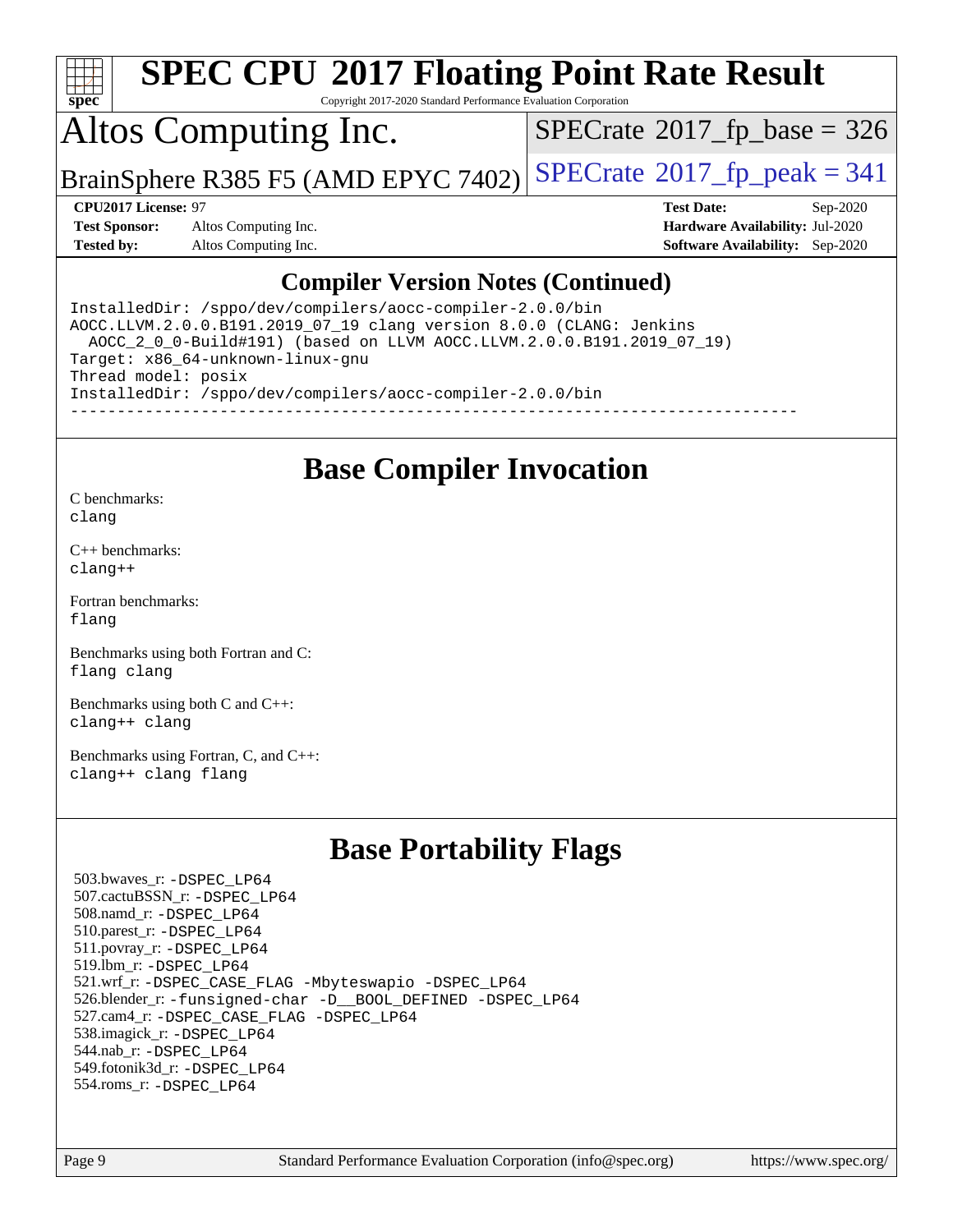| <b>SPEC CPU®2017 Floating Point Rate Result</b><br>$spec^*$<br>Copyright 2017-2020 Standard Performance Evaluation Corporation                                                                                                                                                                                                                                                                                                                                                                                                                                                                                                                  |                                                                                                            |  |  |  |  |  |  |
|-------------------------------------------------------------------------------------------------------------------------------------------------------------------------------------------------------------------------------------------------------------------------------------------------------------------------------------------------------------------------------------------------------------------------------------------------------------------------------------------------------------------------------------------------------------------------------------------------------------------------------------------------|------------------------------------------------------------------------------------------------------------|--|--|--|--|--|--|
| Altos Computing Inc.                                                                                                                                                                                                                                                                                                                                                                                                                                                                                                                                                                                                                            | $SPECrate^{\circ}2017$ [p base = 326                                                                       |  |  |  |  |  |  |
| BrainSphere R385 F5 (AMD EPYC 7402)                                                                                                                                                                                                                                                                                                                                                                                                                                                                                                                                                                                                             | $SPECrate^{\circledast}2017$ [p_peak = 341                                                                 |  |  |  |  |  |  |
| <b>CPU2017 License: 97</b><br><b>Test Sponsor:</b><br>Altos Computing Inc.<br><b>Tested by:</b><br>Altos Computing Inc.                                                                                                                                                                                                                                                                                                                                                                                                                                                                                                                         | <b>Test Date:</b><br>Sep-2020<br>Hardware Availability: Jul-2020<br><b>Software Availability:</b> Sep-2020 |  |  |  |  |  |  |
| <b>Base Optimization Flags</b>                                                                                                                                                                                                                                                                                                                                                                                                                                                                                                                                                                                                                  |                                                                                                            |  |  |  |  |  |  |
| C benchmarks:<br>-flto -Wl,-mllvm -Wl,-function-specialize<br>-Wl,-mllvm -Wl,-region-vectorize -Wl,-mllvm -Wl,-vector-library=LIBMVEC<br>-Wl,-mllvm -Wl,-reduce-array-computations=3 -03 -ffast-math<br>-march=znver2 -fstruct-layout=3 -mllvm -unroll-threshold=50<br>-fremap-arrays -mllvm -function-specialize -mllvm -enable-gvn-hoist<br>-mllvm -reduce-array-computations=3 -mllvm -global-vectorize-slp<br>-mllvm -vector-library=LIBMVEC -mllvm -inline-threshold=1000<br>-flv-function-specialization -z muldefs -lmvec -lamdlibm -ljemalloc<br>-lflang                                                                                |                                                                                                            |  |  |  |  |  |  |
| $C++$ benchmarks:<br>-std=c++98 -flto -Wl,-mllvm -Wl,-function-specialize<br>-Wl,-mllvm -Wl,-region-vectorize -Wl,-mllvm -Wl,-vector-library=LIBMVEC<br>-Wl,-mllvm -Wl,-reduce-array-computations=3<br>-Wl,-mllvm -Wl,-suppress-fmas -O3 -ffast-math -march=znver2<br>-mllvm -loop-unswitch-threshold=200000 -mllvm -vector-library=LIBMVEC<br>-mllvm -unroll-threshold=100 -flv-function-specialization<br>-mllvm -enable-partial-unswitch -z muldefs -lmvec -lamdlibm<br>-ljemalloc -lflang                                                                                                                                                   |                                                                                                            |  |  |  |  |  |  |
| Fortran benchmarks:<br>-flto -Wl,-mllvm -Wl,-function-specialize<br>-Wl,-mllvm -Wl,-region-vectorize -Wl,-mllvm -Wl,-vector-library=LIBMVEC<br>-Wl,-mllvm -Wl,-reduce-array-computations=3 -03 -march=znver2<br>-funroll-loops -Mrecursive -mllvm -vector-library=LIBMVEC -z muldefs<br>-Kieee -fno-finite-math-only -lmvec -lamdlibm -ljemalloc -lflang                                                                                                                                                                                                                                                                                        |                                                                                                            |  |  |  |  |  |  |
| Benchmarks using both Fortran and C:<br>-flto -Wl,-mllvm -Wl,-function-specialize<br>-Wl,-mllvm -Wl,-region-vectorize -Wl,-mllvm -Wl,-vector-library=LIBMVEC<br>-Wl,-mllvm -Wl,-reduce-array-computations=3 -03 -ffast-math<br>-march=znver2 -fstruct-layout=3 -mllvm -unroll-threshold=50<br>-fremap-arrays -mllvm -function-specialize -mllvm -enable-gvn-hoist<br>-mllvm -reduce-array-computations=3 -mllvm -global-vectorize-slp<br>-mllvm -vector-library=LIBMVEC -mllvm -inline-threshold=1000<br>-flv-function-specialization -funroll-loops -Mrecursive -z muldefs<br>-Kieee -fno-finite-math-only -lmvec -lamdlibm -ljemalloc -lflang |                                                                                                            |  |  |  |  |  |  |
| Benchmarks using both C and C++:<br>-std=c++98 -flto -Wl,-mllvm -Wl,-function-specialize<br>-Wl,-mllvm -Wl,-region-vectorize -Wl,-mllvm -Wl,-vector-library=LIBMVEC<br>-Wl,-mllvm -Wl,-reduce-array-computations=3<br>-Wl,-mllvm -Wl,-suppress-fmas -O3 -ffast-math -march=znver2<br>-fstruct-layout=3 -mllvm -unroll-threshold=50 -fremap-arrays<br>-mllvm -function-specialize -mllvm -enable-gvn-hoist                                                                                                                                                                                                                                       |                                                                                                            |  |  |  |  |  |  |
| (Continued on next page)                                                                                                                                                                                                                                                                                                                                                                                                                                                                                                                                                                                                                        |                                                                                                            |  |  |  |  |  |  |
| Page 10<br>Standard Performance Evaluation Corporation (info@spec.org)                                                                                                                                                                                                                                                                                                                                                                                                                                                                                                                                                                          | https://www.spec.org/                                                                                      |  |  |  |  |  |  |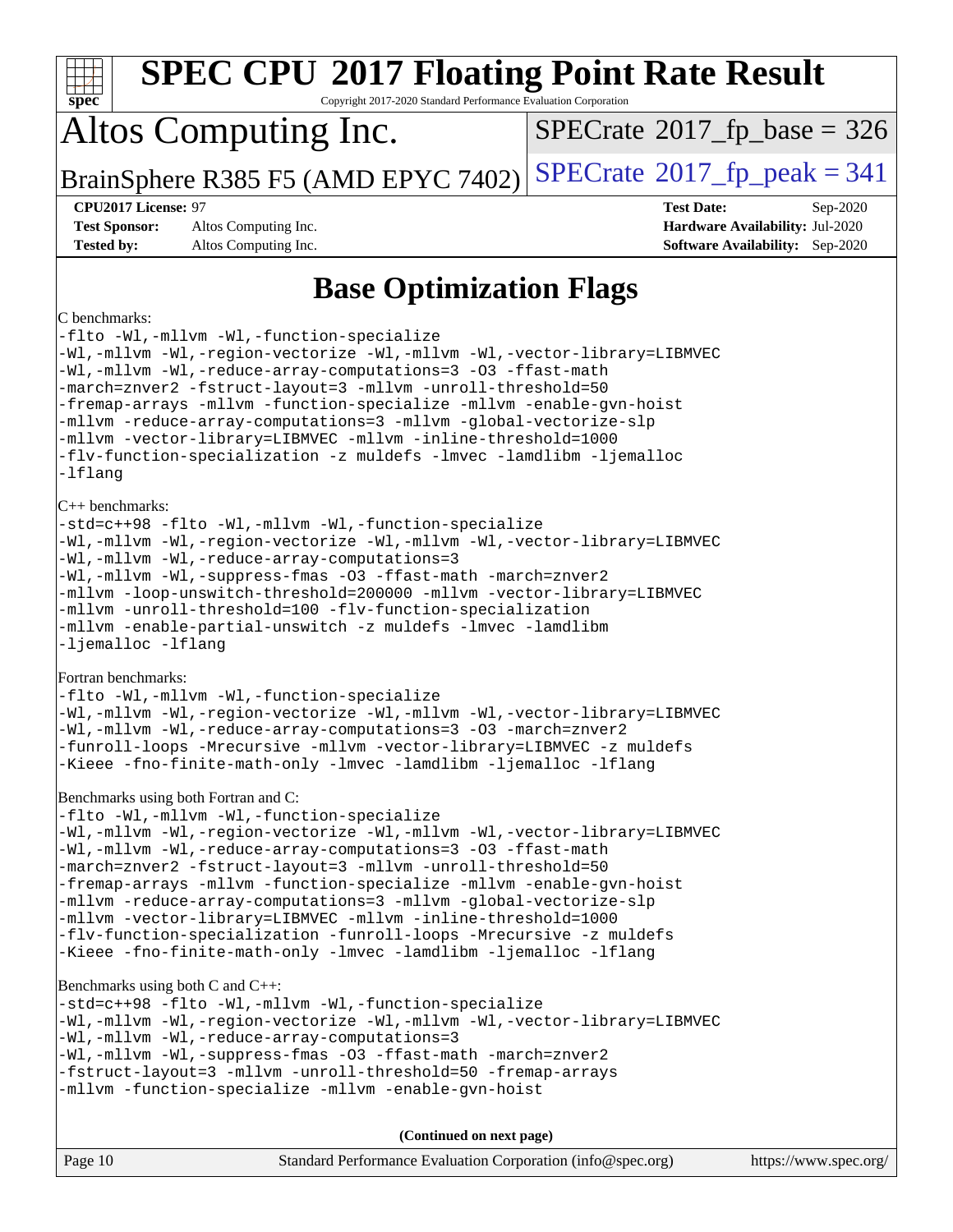

Copyright 2017-2020 Standard Performance Evaluation Corporation

## Altos Computing Inc.

 $SPECTate$ <sup>®</sup>[2017\\_fp\\_base =](http://www.spec.org/auto/cpu2017/Docs/result-fields.html#SPECrate2017fpbase) 326

BrainSphere R385 F5 (AMD EPYC 7402) [SPECrate](http://www.spec.org/auto/cpu2017/Docs/result-fields.html#SPECrate2017fppeak)®[2017\\_fp\\_peak = 3](http://www.spec.org/auto/cpu2017/Docs/result-fields.html#SPECrate2017fppeak)41

**[Test Sponsor:](http://www.spec.org/auto/cpu2017/Docs/result-fields.html#TestSponsor)** Altos Computing Inc. **[Hardware Availability:](http://www.spec.org/auto/cpu2017/Docs/result-fields.html#HardwareAvailability)** Jul-2020 **[Tested by:](http://www.spec.org/auto/cpu2017/Docs/result-fields.html#Testedby)** Altos Computing Inc. **[Software Availability:](http://www.spec.org/auto/cpu2017/Docs/result-fields.html#SoftwareAvailability)** Sep-2020

**[CPU2017 License:](http://www.spec.org/auto/cpu2017/Docs/result-fields.html#CPU2017License)** 97 **[Test Date:](http://www.spec.org/auto/cpu2017/Docs/result-fields.html#TestDate)** Sep-2020

### **[Base Optimization Flags \(Continued\)](http://www.spec.org/auto/cpu2017/Docs/result-fields.html#BaseOptimizationFlags)**

[Benchmarks using both C and C++](http://www.spec.org/auto/cpu2017/Docs/result-fields.html#BenchmarksusingbothCandCXX) (continued):

[-mllvm -reduce-array-computations=3](http://www.spec.org/cpu2017/results/res2020q4/cpu2017-20201012-24193.flags.html#user_CC_CXXbase_F-reduce-array-computations_aceadb8604558b566e0e3a0d7a3c1533923dd1fa0889614e16288028922629a28d5695c24d3b3be4306b1e311c54317dfffe3a2e57fbcaabc737a1798de39145) [-mllvm -global-vectorize-slp](http://www.spec.org/cpu2017/results/res2020q4/cpu2017-20201012-24193.flags.html#user_CC_CXXbase_F-global-vectorize-slp_a3935e8627af4ced727033b1ffd4db27f4d541a363d28d82bf4c2925fb3a0fd4115d6e42d13a2829f9e024d6608eb67a85cb49770f2da5c5ac8dbc737afad603) [-mllvm -vector-library=LIBMVEC](http://www.spec.org/cpu2017/results/res2020q4/cpu2017-20201012-24193.flags.html#user_CC_CXXbase_F-use-vector-library_e584e20b4f7ec96aa109254b65d8e01d864f3d68580371b9d93ed7c338191d4cfce20c3c864632264effc6bbe4c7c38153d02096a342ee92501c4a53204a7871) [-mllvm -inline-threshold=1000](http://www.spec.org/cpu2017/results/res2020q4/cpu2017-20201012-24193.flags.html#user_CC_CXXbase_dragonegg-llvm-inline-threshold_b7832241b0a6397e4ecdbaf0eb7defdc10f885c2a282fa3240fdc99844d543fda39cf8a4a9dccf68cf19b5438ac3b455264f478df15da0f4988afa40d8243bab) [-flv-function-specialization](http://www.spec.org/cpu2017/results/res2020q4/cpu2017-20201012-24193.flags.html#user_CC_CXXbase_F-flv-function-specialization) [-mllvm -loop-unswitch-threshold=200000](http://www.spec.org/cpu2017/results/res2020q4/cpu2017-20201012-24193.flags.html#user_CC_CXXbase_F-loop-unswitch-threshold_f9a82ae3270e55b5fbf79d0d96ee93606b73edbbe527d20b18b7bff1a3a146ad50cfc7454c5297978340ae9213029016a7d16221274d672d3f7f42ed25274e1d) [-mllvm -unroll-threshold=100](http://www.spec.org/cpu2017/results/res2020q4/cpu2017-20201012-24193.flags.html#user_CC_CXXbase_F-unroll-threshold_2755d0c78138845d361fa1543e3a063fffa198df9b3edf0cfb856bbc88a81e1769b12ac7a550c5d35197be55360db1a3f95a8d1304df999456cabf5120c45168) [-mllvm -enable-partial-unswitch](http://www.spec.org/cpu2017/results/res2020q4/cpu2017-20201012-24193.flags.html#user_CC_CXXbase_F-enable-partial-unswitch_6e1c33f981d77963b1eaf834973128a7f33ce3f8e27f54689656697a35e89dcc875281e0e6283d043e32f367dcb605ba0e307a92e830f7e326789fa6c61b35d3) [-z muldefs](http://www.spec.org/cpu2017/results/res2020q4/cpu2017-20201012-24193.flags.html#user_CC_CXXbase_aocc-muldefs) [-lmvec](http://www.spec.org/cpu2017/results/res2020q4/cpu2017-20201012-24193.flags.html#user_CC_CXXbase_F-lmvec) [-lamdlibm](http://www.spec.org/cpu2017/results/res2020q4/cpu2017-20201012-24193.flags.html#user_CC_CXXbase_F-lamdlibm) [-ljemalloc](http://www.spec.org/cpu2017/results/res2020q4/cpu2017-20201012-24193.flags.html#user_CC_CXXbase_jemalloc-lib) [-lflang](http://www.spec.org/cpu2017/results/res2020q4/cpu2017-20201012-24193.flags.html#user_CC_CXXbase_F-lflang)

[Benchmarks using Fortran, C, and C++:](http://www.spec.org/auto/cpu2017/Docs/result-fields.html#BenchmarksusingFortranCandCXX)

[-std=c++98](http://www.spec.org/cpu2017/results/res2020q4/cpu2017-20201012-24193.flags.html#user_CC_CXX_FCbase_std-cpp) [-flto](http://www.spec.org/cpu2017/results/res2020q4/cpu2017-20201012-24193.flags.html#user_CC_CXX_FCbase_aocc-flto) [-Wl,-mllvm -Wl,-function-specialize](http://www.spec.org/cpu2017/results/res2020q4/cpu2017-20201012-24193.flags.html#user_CC_CXX_FCbase_F-function-specialize_7e7e661e57922243ee67c9a1251cb8910e607325179a0ce7f2884e09a6f5d4a5ef0ae4f37e8a2a11c95fc48e931f06dc2b6016f14b511fcb441e048bef1b065a) [-Wl,-mllvm -Wl,-region-vectorize](http://www.spec.org/cpu2017/results/res2020q4/cpu2017-20201012-24193.flags.html#user_CC_CXX_FCbase_F-region-vectorize_fb6c6b5aa293c88efc6c7c2b52b20755e943585b1fe8658c35afef78727fff56e1a56891413c30e36b8e2a6f9a71126986319243e80eb6110b78b288f533c52b) [-Wl,-mllvm -Wl,-vector-library=LIBMVEC](http://www.spec.org/cpu2017/results/res2020q4/cpu2017-20201012-24193.flags.html#user_CC_CXX_FCbase_F-use-vector-library_0a14b27fae317f283640384a31f7bfcc2bd4c1d0b5cfc618a3a430800c9b20217b00f61303eff223a3251b4f06ffbc9739dc5296db9d1fbb9ad24a3939d86d66) [-Wl,-mllvm -Wl,-reduce-array-computations=3](http://www.spec.org/cpu2017/results/res2020q4/cpu2017-20201012-24193.flags.html#user_CC_CXX_FCbase_F-reduce-array-computations_b882aefe7a5dda4e33149f6299762b9a720dace3e498e13756f4c04e5a19edf5315c1f3993de2e61ec41e8c206231f84e05da7040e1bb5d69ba27d10a12507e4) [-Wl,-mllvm -Wl,-suppress-fmas](http://www.spec.org/cpu2017/results/res2020q4/cpu2017-20201012-24193.flags.html#user_CC_CXX_FCbase_F-suppress-fmas_f00f00630e4a059e8af9c161e9bbf420bcf19890a7f99d5933525e66aa4b0bb3ab2339d2b12d97d3a5f5d271e839fe9c109938e91fe06230fb53651590cfa1e8) [-O3](http://www.spec.org/cpu2017/results/res2020q4/cpu2017-20201012-24193.flags.html#user_CC_CXX_FCbase_F-O3) [-ffast-math](http://www.spec.org/cpu2017/results/res2020q4/cpu2017-20201012-24193.flags.html#user_CC_CXX_FCbase_aocc-ffast-math) [-march=znver2](http://www.spec.org/cpu2017/results/res2020q4/cpu2017-20201012-24193.flags.html#user_CC_CXX_FCbase_aocc-march_3e2e19cff2eeef60c5d90b059483627c9ea47eca6d66670dbd53f9185f6439e27eb5e104cf773e9e8ab18c8842ce63e461a3e948d0214bd567ef3ade411bf467) [-fstruct-layout=3](http://www.spec.org/cpu2017/results/res2020q4/cpu2017-20201012-24193.flags.html#user_CC_CXX_FCbase_F-struct-layout) [-mllvm -unroll-threshold=50](http://www.spec.org/cpu2017/results/res2020q4/cpu2017-20201012-24193.flags.html#user_CC_CXX_FCbase_F-unroll-threshold_458874500b2c105d6d5cb4d7a611c40e2b16e9e3d26b355fea72d644c3673b4de4b3932662f0ed3dbec75c491a13da2d2ca81180bd779dc531083ef1e1e549dc) [-fremap-arrays](http://www.spec.org/cpu2017/results/res2020q4/cpu2017-20201012-24193.flags.html#user_CC_CXX_FCbase_F-fremap-arrays) [-mllvm -function-specialize](http://www.spec.org/cpu2017/results/res2020q4/cpu2017-20201012-24193.flags.html#user_CC_CXX_FCbase_F-function-specialize_233b3bdba86027f1b094368157e481c5bc59f40286dc25bfadc1858dcd5745c24fd30d5f188710db7fea399bcc9f44a80b3ce3aacc70a8870250c3ae5e1f35b8) [-mllvm -enable-gvn-hoist](http://www.spec.org/cpu2017/results/res2020q4/cpu2017-20201012-24193.flags.html#user_CC_CXX_FCbase_F-enable-gvn-hoist_e5856354646dd6ca1333a0ad99b817e4cf8932b91b82809fd8fd47ceff7b22a89eba5c98fd3e3fa5200368fd772cec3dd56abc3c8f7b655a71b9f9848dddedd5) [-mllvm -reduce-array-computations=3](http://www.spec.org/cpu2017/results/res2020q4/cpu2017-20201012-24193.flags.html#user_CC_CXX_FCbase_F-reduce-array-computations_aceadb8604558b566e0e3a0d7a3c1533923dd1fa0889614e16288028922629a28d5695c24d3b3be4306b1e311c54317dfffe3a2e57fbcaabc737a1798de39145) [-mllvm -global-vectorize-slp](http://www.spec.org/cpu2017/results/res2020q4/cpu2017-20201012-24193.flags.html#user_CC_CXX_FCbase_F-global-vectorize-slp_a3935e8627af4ced727033b1ffd4db27f4d541a363d28d82bf4c2925fb3a0fd4115d6e42d13a2829f9e024d6608eb67a85cb49770f2da5c5ac8dbc737afad603) [-mllvm -vector-library=LIBMVEC](http://www.spec.org/cpu2017/results/res2020q4/cpu2017-20201012-24193.flags.html#user_CC_CXX_FCbase_F-use-vector-library_e584e20b4f7ec96aa109254b65d8e01d864f3d68580371b9d93ed7c338191d4cfce20c3c864632264effc6bbe4c7c38153d02096a342ee92501c4a53204a7871) [-mllvm -inline-threshold=1000](http://www.spec.org/cpu2017/results/res2020q4/cpu2017-20201012-24193.flags.html#user_CC_CXX_FCbase_dragonegg-llvm-inline-threshold_b7832241b0a6397e4ecdbaf0eb7defdc10f885c2a282fa3240fdc99844d543fda39cf8a4a9dccf68cf19b5438ac3b455264f478df15da0f4988afa40d8243bab) [-flv-function-specialization](http://www.spec.org/cpu2017/results/res2020q4/cpu2017-20201012-24193.flags.html#user_CC_CXX_FCbase_F-flv-function-specialization) [-mllvm -loop-unswitch-threshold=200000](http://www.spec.org/cpu2017/results/res2020q4/cpu2017-20201012-24193.flags.html#user_CC_CXX_FCbase_F-loop-unswitch-threshold_f9a82ae3270e55b5fbf79d0d96ee93606b73edbbe527d20b18b7bff1a3a146ad50cfc7454c5297978340ae9213029016a7d16221274d672d3f7f42ed25274e1d) [-mllvm -unroll-threshold=100](http://www.spec.org/cpu2017/results/res2020q4/cpu2017-20201012-24193.flags.html#user_CC_CXX_FCbase_F-unroll-threshold_2755d0c78138845d361fa1543e3a063fffa198df9b3edf0cfb856bbc88a81e1769b12ac7a550c5d35197be55360db1a3f95a8d1304df999456cabf5120c45168) [-mllvm -enable-partial-unswitch](http://www.spec.org/cpu2017/results/res2020q4/cpu2017-20201012-24193.flags.html#user_CC_CXX_FCbase_F-enable-partial-unswitch_6e1c33f981d77963b1eaf834973128a7f33ce3f8e27f54689656697a35e89dcc875281e0e6283d043e32f367dcb605ba0e307a92e830f7e326789fa6c61b35d3) [-funroll-loops](http://www.spec.org/cpu2017/results/res2020q4/cpu2017-20201012-24193.flags.html#user_CC_CXX_FCbase_aocc-unroll-loops) [-Mrecursive](http://www.spec.org/cpu2017/results/res2020q4/cpu2017-20201012-24193.flags.html#user_CC_CXX_FCbase_F-mrecursive_20a145d63f12d5750a899e17d4450b5b8b40330a9bb4af13688ca650e6fb30857bbbe44fb35cdbb895df6e5b2769de0a0d7659f51ff17acfbef6febafec4023f) [-z muldefs](http://www.spec.org/cpu2017/results/res2020q4/cpu2017-20201012-24193.flags.html#user_CC_CXX_FCbase_aocc-muldefs) [-Kieee](http://www.spec.org/cpu2017/results/res2020q4/cpu2017-20201012-24193.flags.html#user_CC_CXX_FCbase_F-kieee) [-fno-finite-math-only](http://www.spec.org/cpu2017/results/res2020q4/cpu2017-20201012-24193.flags.html#user_CC_CXX_FCbase_aocc-fno-finite-math-only) [-lmvec](http://www.spec.org/cpu2017/results/res2020q4/cpu2017-20201012-24193.flags.html#user_CC_CXX_FCbase_F-lmvec) [-lamdlibm](http://www.spec.org/cpu2017/results/res2020q4/cpu2017-20201012-24193.flags.html#user_CC_CXX_FCbase_F-lamdlibm) [-ljemalloc](http://www.spec.org/cpu2017/results/res2020q4/cpu2017-20201012-24193.flags.html#user_CC_CXX_FCbase_jemalloc-lib) [-lflang](http://www.spec.org/cpu2017/results/res2020q4/cpu2017-20201012-24193.flags.html#user_CC_CXX_FCbase_F-lflang)

### **[Peak Compiler Invocation](http://www.spec.org/auto/cpu2017/Docs/result-fields.html#PeakCompilerInvocation)**

[C benchmarks](http://www.spec.org/auto/cpu2017/Docs/result-fields.html#Cbenchmarks): [clang](http://www.spec.org/cpu2017/results/res2020q4/cpu2017-20201012-24193.flags.html#user_CCpeak_clang-c)

[C++ benchmarks:](http://www.spec.org/auto/cpu2017/Docs/result-fields.html#CXXbenchmarks) [clang++](http://www.spec.org/cpu2017/results/res2020q4/cpu2017-20201012-24193.flags.html#user_CXXpeak_clang-cpp)

[Fortran benchmarks](http://www.spec.org/auto/cpu2017/Docs/result-fields.html#Fortranbenchmarks): [flang](http://www.spec.org/cpu2017/results/res2020q4/cpu2017-20201012-24193.flags.html#user_FCpeak_flang)

[Benchmarks using both Fortran and C](http://www.spec.org/auto/cpu2017/Docs/result-fields.html#BenchmarksusingbothFortranandC): [flang](http://www.spec.org/cpu2017/results/res2020q4/cpu2017-20201012-24193.flags.html#user_CC_FCpeak_flang) [clang](http://www.spec.org/cpu2017/results/res2020q4/cpu2017-20201012-24193.flags.html#user_CC_FCpeak_clang-c)

[Benchmarks using both C and C++](http://www.spec.org/auto/cpu2017/Docs/result-fields.html#BenchmarksusingbothCandCXX): [clang++](http://www.spec.org/cpu2017/results/res2020q4/cpu2017-20201012-24193.flags.html#user_CC_CXXpeak_clang-cpp) [clang](http://www.spec.org/cpu2017/results/res2020q4/cpu2017-20201012-24193.flags.html#user_CC_CXXpeak_clang-c)

[Benchmarks using Fortran, C, and C++:](http://www.spec.org/auto/cpu2017/Docs/result-fields.html#BenchmarksusingFortranCandCXX) [clang++](http://www.spec.org/cpu2017/results/res2020q4/cpu2017-20201012-24193.flags.html#user_CC_CXX_FCpeak_clang-cpp) [clang](http://www.spec.org/cpu2017/results/res2020q4/cpu2017-20201012-24193.flags.html#user_CC_CXX_FCpeak_clang-c) [flang](http://www.spec.org/cpu2017/results/res2020q4/cpu2017-20201012-24193.flags.html#user_CC_CXX_FCpeak_flang)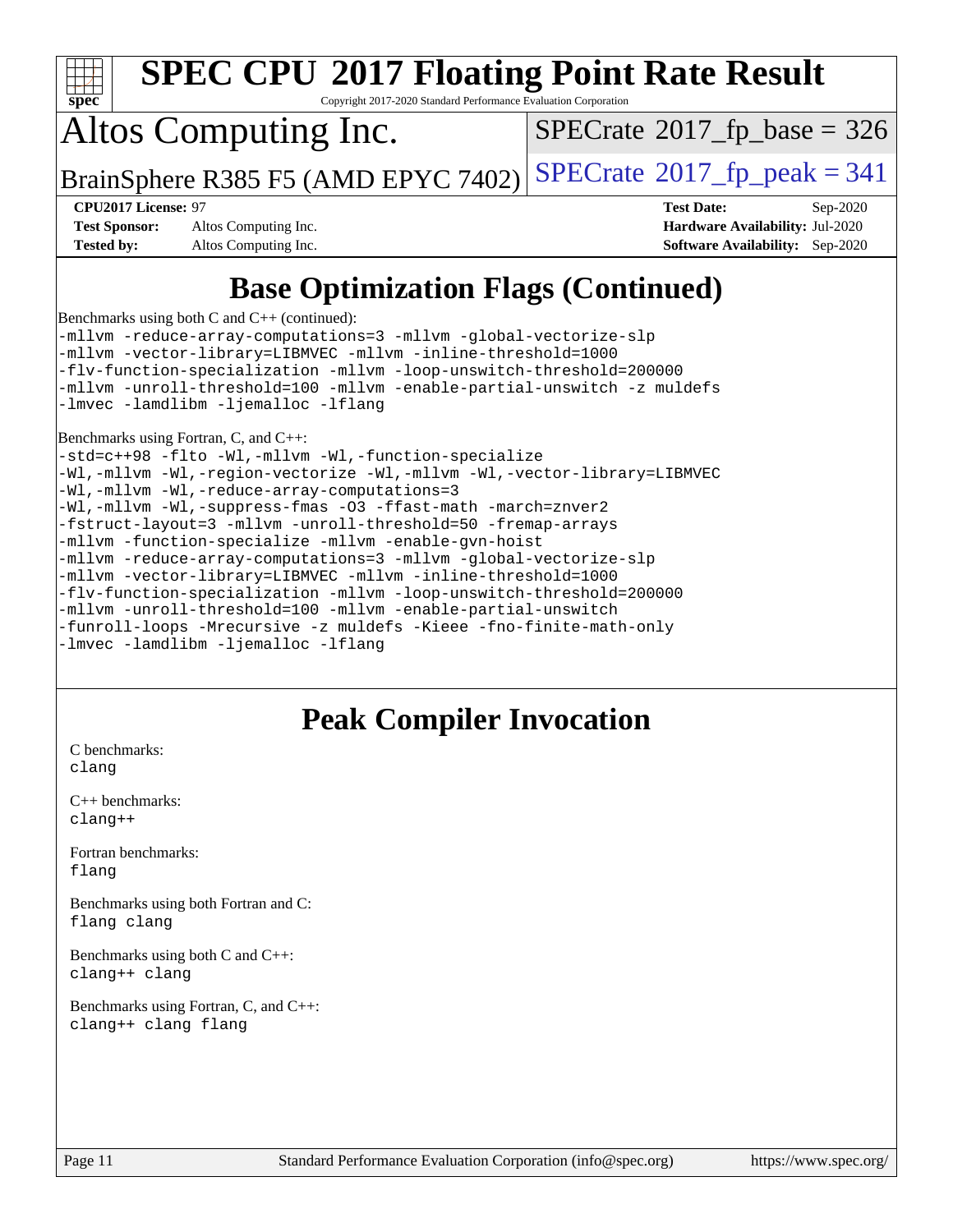

Copyright 2017-2020 Standard Performance Evaluation Corporation

## Altos Computing Inc.

 $SPECTate$ <sup>®</sup>[2017\\_fp\\_base =](http://www.spec.org/auto/cpu2017/Docs/result-fields.html#SPECrate2017fpbase) 326

BrainSphere R385 F5 (AMD EPYC 7402) [SPECrate](http://www.spec.org/auto/cpu2017/Docs/result-fields.html#SPECrate2017fppeak)®[2017\\_fp\\_peak = 3](http://www.spec.org/auto/cpu2017/Docs/result-fields.html#SPECrate2017fppeak)41

**[Test Sponsor:](http://www.spec.org/auto/cpu2017/Docs/result-fields.html#TestSponsor)** Altos Computing Inc. **[Hardware Availability:](http://www.spec.org/auto/cpu2017/Docs/result-fields.html#HardwareAvailability)** Jul-2020

**[CPU2017 License:](http://www.spec.org/auto/cpu2017/Docs/result-fields.html#CPU2017License)** 97 **[Test Date:](http://www.spec.org/auto/cpu2017/Docs/result-fields.html#TestDate)** Sep-2020 **[Tested by:](http://www.spec.org/auto/cpu2017/Docs/result-fields.html#Testedby)** Altos Computing Inc. **[Software Availability:](http://www.spec.org/auto/cpu2017/Docs/result-fields.html#SoftwareAvailability)** Sep-2020

### **[Peak Portability Flags](http://www.spec.org/auto/cpu2017/Docs/result-fields.html#PeakPortabilityFlags)**

Same as Base Portability Flags

### **[Peak Optimization Flags](http://www.spec.org/auto/cpu2017/Docs/result-fields.html#PeakOptimizationFlags)**

[C benchmarks](http://www.spec.org/auto/cpu2017/Docs/result-fields.html#Cbenchmarks):

```
-flto -Wl,-mllvm -Wl,-function-specialize
-Wl,-mllvm -Wl,-region-vectorize -Wl,-mllvm -Wl,-vector-library=LIBMVEC
-Wl,-mllvm -Wl,-reduce-array-computations=3 -Ofast -march=znver2
-mno-sse4a -fstruct-layout=5 -mllvm -vectorize-memory-aggressively
-mllvm -function-specialize -mllvm -enable-gvn-hoist
-mllvm -unroll-threshold=50 -fremap-arrays
-mllvm -vector-library=LIBMVEC -mllvm -reduce-array-computations=3
-mllvm -global-vectorize-slp -mllvm -inline-threshold=1000
-flv-function-specialization -lmvec -lamdlibm -ljemalloc -lflang
```
[C++ benchmarks:](http://www.spec.org/auto/cpu2017/Docs/result-fields.html#CXXbenchmarks)

```
 508.namd_r: -std=c++98 -flto -Wl,-mllvm -Wl,-function-specialize
-Wl,-mllvm -Wl,-region-vectorize
-Wl,-mllvm -Wl,-vector-library=LIBMVEC
-Wl,-mllvm -Wl,-reduce-array-computations=3 -Ofast
-march=znver2 -flv-function-specialization
-mllvm -unroll-threshold=100
-mllvm -enable-partial-unswitch
-mllvm -loop-unswitch-threshold=200000
-mllvm -vector-library=LIBMVEC
-mllvm -inline-threshold=1000 -lmvec -lamdlibm -ljemalloc
-lflang
 510.parest_r: -std=c++98 -flto -Wl,-mllvm -Wl,-function-specialize
-Wl,-mllvm -Wl,-region-vectorize
-Wl,-mllvm -Wl,-vector-library=LIBMVEC
-Wl,-mllvm -Wl,-reduce-array-computations=3
-Wl,-mllvm -Wl,-suppress-fmas -Ofast -march=znver2
-flv-function-specialization -mllvm -unroll-threshold=100
-mllvm -enable-partial-unswitch
-mllvm -loop-unswitch-threshold=200000
-mllvm -vector-library=LIBMVEC
-mllvm -inline-threshold=1000 -lmvec -lamdlibm -ljemalloc
-lflang
```
[Fortran benchmarks](http://www.spec.org/auto/cpu2017/Docs/result-fields.html#Fortranbenchmarks):

**(Continued on next page)**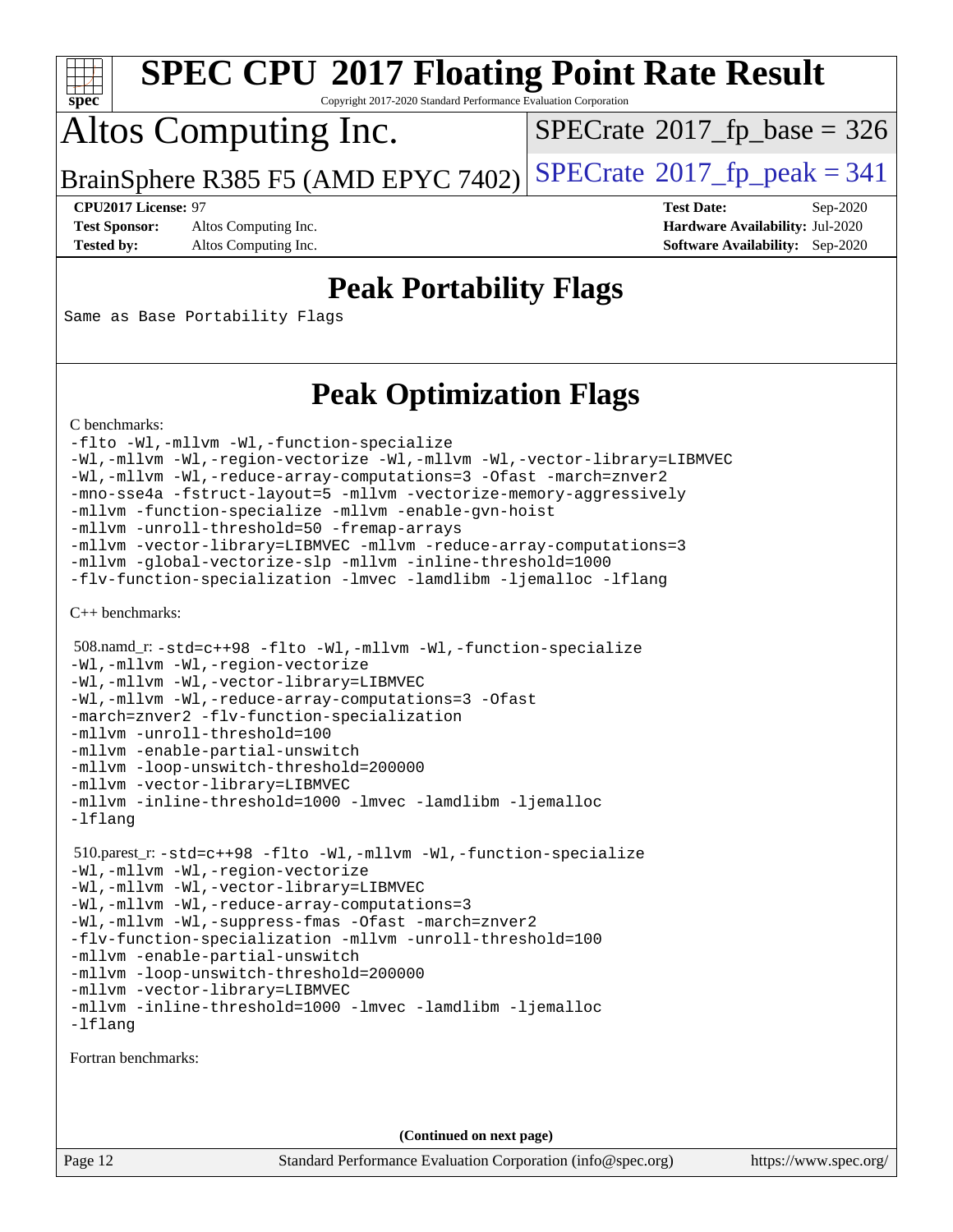

Copyright 2017-2020 Standard Performance Evaluation Corporation

## Altos Computing Inc.

 $SPECTate$ <sup>®</sup>[2017\\_fp\\_base =](http://www.spec.org/auto/cpu2017/Docs/result-fields.html#SPECrate2017fpbase) 326

BrainSphere R385 F5 (AMD EPYC 7402) [SPECrate](http://www.spec.org/auto/cpu2017/Docs/result-fields.html#SPECrate2017fppeak)®[2017\\_fp\\_peak = 3](http://www.spec.org/auto/cpu2017/Docs/result-fields.html#SPECrate2017fppeak)41

**[Test Sponsor:](http://www.spec.org/auto/cpu2017/Docs/result-fields.html#TestSponsor)** Altos Computing Inc. **[Hardware Availability:](http://www.spec.org/auto/cpu2017/Docs/result-fields.html#HardwareAvailability)** Jul-2020 **[Tested by:](http://www.spec.org/auto/cpu2017/Docs/result-fields.html#Testedby)** Altos Computing Inc. **[Software Availability:](http://www.spec.org/auto/cpu2017/Docs/result-fields.html#SoftwareAvailability)** Sep-2020

**[CPU2017 License:](http://www.spec.org/auto/cpu2017/Docs/result-fields.html#CPU2017License)** 97 **[Test Date:](http://www.spec.org/auto/cpu2017/Docs/result-fields.html#TestDate)** Sep-2020

### **[Peak Optimization Flags \(Continued\)](http://www.spec.org/auto/cpu2017/Docs/result-fields.html#PeakOptimizationFlags)**

Page 13 Standard Performance Evaluation Corporation [\(info@spec.org\)](mailto:info@spec.org) <https://www.spec.org/> 503.bwaves\_r: [-flto](http://www.spec.org/cpu2017/results/res2020q4/cpu2017-20201012-24193.flags.html#user_peakFOPTIMIZELDFLAGS503_bwaves_r_aocc-flto) [-Wl,-mllvm -Wl,-function-specialize](http://www.spec.org/cpu2017/results/res2020q4/cpu2017-20201012-24193.flags.html#user_peakLDFLAGS503_bwaves_r_F-function-specialize_7e7e661e57922243ee67c9a1251cb8910e607325179a0ce7f2884e09a6f5d4a5ef0ae4f37e8a2a11c95fc48e931f06dc2b6016f14b511fcb441e048bef1b065a) [-Wl,-mllvm -Wl,-region-vectorize](http://www.spec.org/cpu2017/results/res2020q4/cpu2017-20201012-24193.flags.html#user_peakLDFLAGS503_bwaves_r_F-region-vectorize_fb6c6b5aa293c88efc6c7c2b52b20755e943585b1fe8658c35afef78727fff56e1a56891413c30e36b8e2a6f9a71126986319243e80eb6110b78b288f533c52b) [-Wl,-mllvm -Wl,-vector-library=LIBMVEC](http://www.spec.org/cpu2017/results/res2020q4/cpu2017-20201012-24193.flags.html#user_peakLDFLAGS503_bwaves_r_F-use-vector-library_0a14b27fae317f283640384a31f7bfcc2bd4c1d0b5cfc618a3a430800c9b20217b00f61303eff223a3251b4f06ffbc9739dc5296db9d1fbb9ad24a3939d86d66) [-Wl,-mllvm -Wl,-reduce-array-computations=3](http://www.spec.org/cpu2017/results/res2020q4/cpu2017-20201012-24193.flags.html#user_peakLDFLAGS503_bwaves_r_F-reduce-array-computations_b882aefe7a5dda4e33149f6299762b9a720dace3e498e13756f4c04e5a19edf5315c1f3993de2e61ec41e8c206231f84e05da7040e1bb5d69ba27d10a12507e4) [-O3](http://www.spec.org/cpu2017/results/res2020q4/cpu2017-20201012-24193.flags.html#user_peakFOPTIMIZE503_bwaves_r_F-O3) [-march=znver2](http://www.spec.org/cpu2017/results/res2020q4/cpu2017-20201012-24193.flags.html#user_peakFOPTIMIZE503_bwaves_r_aocc-march_3e2e19cff2eeef60c5d90b059483627c9ea47eca6d66670dbd53f9185f6439e27eb5e104cf773e9e8ab18c8842ce63e461a3e948d0214bd567ef3ade411bf467) [-funroll-loops](http://www.spec.org/cpu2017/results/res2020q4/cpu2017-20201012-24193.flags.html#user_peakFOPTIMIZE503_bwaves_r_aocc-unroll-loops) [-Mrecursive](http://www.spec.org/cpu2017/results/res2020q4/cpu2017-20201012-24193.flags.html#user_peakFOPTIMIZE503_bwaves_r_F-mrecursive_20a145d63f12d5750a899e17d4450b5b8b40330a9bb4af13688ca650e6fb30857bbbe44fb35cdbb895df6e5b2769de0a0d7659f51ff17acfbef6febafec4023f) [-mllvm -vector-library=LIBMVEC](http://www.spec.org/cpu2017/results/res2020q4/cpu2017-20201012-24193.flags.html#user_peakFOPTIMIZE503_bwaves_r_F-use-vector-library_e584e20b4f7ec96aa109254b65d8e01d864f3d68580371b9d93ed7c338191d4cfce20c3c864632264effc6bbe4c7c38153d02096a342ee92501c4a53204a7871) [-Kieee](http://www.spec.org/cpu2017/results/res2020q4/cpu2017-20201012-24193.flags.html#user_peakEXTRA_FFLAGS503_bwaves_r_F-kieee) [-fno-finite-math-only](http://www.spec.org/cpu2017/results/res2020q4/cpu2017-20201012-24193.flags.html#user_peakEXTRA_FFLAGS503_bwaves_r_aocc-fno-finite-math-only) [-lmvec](http://www.spec.org/cpu2017/results/res2020q4/cpu2017-20201012-24193.flags.html#user_peakEXTRA_FLIBSEXTRA_LIBS503_bwaves_r_F-lmvec) [-lamdlibm](http://www.spec.org/cpu2017/results/res2020q4/cpu2017-20201012-24193.flags.html#user_peakEXTRA_FLIBSEXTRA_LIBS503_bwaves_r_F-lamdlibm) [-ljemalloc](http://www.spec.org/cpu2017/results/res2020q4/cpu2017-20201012-24193.flags.html#user_peakEXTRA_LIBS503_bwaves_r_jemalloc-lib) [-lflang](http://www.spec.org/cpu2017/results/res2020q4/cpu2017-20201012-24193.flags.html#user_peakEXTRA_LIBS503_bwaves_r_F-lflang) 549.fotonik3d\_r: Same as 503.bwaves\_r 554.roms\_r: [-flto](http://www.spec.org/cpu2017/results/res2020q4/cpu2017-20201012-24193.flags.html#user_peakFOPTIMIZELDFLAGS554_roms_r_aocc-flto) [-Wl,-mllvm -Wl,-function-specialize](http://www.spec.org/cpu2017/results/res2020q4/cpu2017-20201012-24193.flags.html#user_peakLDFLAGS554_roms_r_F-function-specialize_7e7e661e57922243ee67c9a1251cb8910e607325179a0ce7f2884e09a6f5d4a5ef0ae4f37e8a2a11c95fc48e931f06dc2b6016f14b511fcb441e048bef1b065a) [-Wl,-mllvm -Wl,-region-vectorize](http://www.spec.org/cpu2017/results/res2020q4/cpu2017-20201012-24193.flags.html#user_peakLDFLAGS554_roms_r_F-region-vectorize_fb6c6b5aa293c88efc6c7c2b52b20755e943585b1fe8658c35afef78727fff56e1a56891413c30e36b8e2a6f9a71126986319243e80eb6110b78b288f533c52b) [-Wl,-mllvm -Wl,-vector-library=LIBMVEC](http://www.spec.org/cpu2017/results/res2020q4/cpu2017-20201012-24193.flags.html#user_peakLDFLAGS554_roms_r_F-use-vector-library_0a14b27fae317f283640384a31f7bfcc2bd4c1d0b5cfc618a3a430800c9b20217b00f61303eff223a3251b4f06ffbc9739dc5296db9d1fbb9ad24a3939d86d66) [-Wl,-mllvm -Wl,-reduce-array-computations=3](http://www.spec.org/cpu2017/results/res2020q4/cpu2017-20201012-24193.flags.html#user_peakLDFLAGS554_roms_r_F-reduce-array-computations_b882aefe7a5dda4e33149f6299762b9a720dace3e498e13756f4c04e5a19edf5315c1f3993de2e61ec41e8c206231f84e05da7040e1bb5d69ba27d10a12507e4) [-Wl,-mllvm -Wl,-enable-X86-prefetching](http://www.spec.org/cpu2017/results/res2020q4/cpu2017-20201012-24193.flags.html#user_peakLDFFLAGS554_roms_r_F-enable-X86-prefetching_362de7b2f7f327d498ff3502bcaa6d8937de40fbbc59a600e539433e6b2cb9ea5e30d4a00c3465ce74a160670b5fcaffd57d10fdc90b0d7ee2c6f387a6bf1aee) [-O3](http://www.spec.org/cpu2017/results/res2020q4/cpu2017-20201012-24193.flags.html#user_peakFOPTIMIZE554_roms_r_F-O3) [-march=znver2](http://www.spec.org/cpu2017/results/res2020q4/cpu2017-20201012-24193.flags.html#user_peakFOPTIMIZE554_roms_r_aocc-march_3e2e19cff2eeef60c5d90b059483627c9ea47eca6d66670dbd53f9185f6439e27eb5e104cf773e9e8ab18c8842ce63e461a3e948d0214bd567ef3ade411bf467) [-funroll-loops](http://www.spec.org/cpu2017/results/res2020q4/cpu2017-20201012-24193.flags.html#user_peakFOPTIMIZE554_roms_r_aocc-unroll-loops) [-Mrecursive](http://www.spec.org/cpu2017/results/res2020q4/cpu2017-20201012-24193.flags.html#user_peakFOPTIMIZE554_roms_r_F-mrecursive_20a145d63f12d5750a899e17d4450b5b8b40330a9bb4af13688ca650e6fb30857bbbe44fb35cdbb895df6e5b2769de0a0d7659f51ff17acfbef6febafec4023f) [-mllvm -vector-library=LIBMVEC](http://www.spec.org/cpu2017/results/res2020q4/cpu2017-20201012-24193.flags.html#user_peakFOPTIMIZE554_roms_r_F-use-vector-library_e584e20b4f7ec96aa109254b65d8e01d864f3d68580371b9d93ed7c338191d4cfce20c3c864632264effc6bbe4c7c38153d02096a342ee92501c4a53204a7871) [-Kieee](http://www.spec.org/cpu2017/results/res2020q4/cpu2017-20201012-24193.flags.html#user_peakEXTRA_FFLAGS554_roms_r_F-kieee) [-fno-finite-math-only](http://www.spec.org/cpu2017/results/res2020q4/cpu2017-20201012-24193.flags.html#user_peakEXTRA_FFLAGS554_roms_r_aocc-fno-finite-math-only) [-lmvec](http://www.spec.org/cpu2017/results/res2020q4/cpu2017-20201012-24193.flags.html#user_peakEXTRA_FLIBSEXTRA_LIBS554_roms_r_F-lmvec) [-lamdlibm](http://www.spec.org/cpu2017/results/res2020q4/cpu2017-20201012-24193.flags.html#user_peakEXTRA_FLIBSEXTRA_LIBS554_roms_r_F-lamdlibm) [-ljemalloc](http://www.spec.org/cpu2017/results/res2020q4/cpu2017-20201012-24193.flags.html#user_peakEXTRA_LIBS554_roms_r_jemalloc-lib) [-lflang](http://www.spec.org/cpu2017/results/res2020q4/cpu2017-20201012-24193.flags.html#user_peakEXTRA_LIBS554_roms_r_F-lflang) [Benchmarks using both Fortran and C](http://www.spec.org/auto/cpu2017/Docs/result-fields.html#BenchmarksusingbothFortranandC): [-flto](http://www.spec.org/cpu2017/results/res2020q4/cpu2017-20201012-24193.flags.html#user_CC_FCpeak_aocc-flto) [-Wl,-mllvm -Wl,-function-specialize](http://www.spec.org/cpu2017/results/res2020q4/cpu2017-20201012-24193.flags.html#user_CC_FCpeak_F-function-specialize_7e7e661e57922243ee67c9a1251cb8910e607325179a0ce7f2884e09a6f5d4a5ef0ae4f37e8a2a11c95fc48e931f06dc2b6016f14b511fcb441e048bef1b065a) [-Wl,-mllvm -Wl,-region-vectorize](http://www.spec.org/cpu2017/results/res2020q4/cpu2017-20201012-24193.flags.html#user_CC_FCpeak_F-region-vectorize_fb6c6b5aa293c88efc6c7c2b52b20755e943585b1fe8658c35afef78727fff56e1a56891413c30e36b8e2a6f9a71126986319243e80eb6110b78b288f533c52b) [-Wl,-mllvm -Wl,-vector-library=LIBMVEC](http://www.spec.org/cpu2017/results/res2020q4/cpu2017-20201012-24193.flags.html#user_CC_FCpeak_F-use-vector-library_0a14b27fae317f283640384a31f7bfcc2bd4c1d0b5cfc618a3a430800c9b20217b00f61303eff223a3251b4f06ffbc9739dc5296db9d1fbb9ad24a3939d86d66) [-Wl,-mllvm -Wl,-reduce-array-computations=3](http://www.spec.org/cpu2017/results/res2020q4/cpu2017-20201012-24193.flags.html#user_CC_FCpeak_F-reduce-array-computations_b882aefe7a5dda4e33149f6299762b9a720dace3e498e13756f4c04e5a19edf5315c1f3993de2e61ec41e8c206231f84e05da7040e1bb5d69ba27d10a12507e4) [-Ofast](http://www.spec.org/cpu2017/results/res2020q4/cpu2017-20201012-24193.flags.html#user_CC_FCpeak_aocc-Ofast) [-march=znver2](http://www.spec.org/cpu2017/results/res2020q4/cpu2017-20201012-24193.flags.html#user_CC_FCpeak_aocc-march_3e2e19cff2eeef60c5d90b059483627c9ea47eca6d66670dbd53f9185f6439e27eb5e104cf773e9e8ab18c8842ce63e461a3e948d0214bd567ef3ade411bf467) [-mno-sse4a](http://www.spec.org/cpu2017/results/res2020q4/cpu2017-20201012-24193.flags.html#user_CC_FCpeak_F-mno-sse4a) [-fstruct-layout=5](http://www.spec.org/cpu2017/results/res2020q4/cpu2017-20201012-24193.flags.html#user_CC_FCpeak_F-struct-layout_0de9d3561e9f54a54e0843cce081bd13a08ab3e9a82696f3346606c2e11360c37113781019b02fa128d9f650e68f1ffd209bab5c3a026c1ad23e4e7f60646b23) [-mllvm -vectorize-memory-aggressively](http://www.spec.org/cpu2017/results/res2020q4/cpu2017-20201012-24193.flags.html#user_CC_FCpeak_F-vectorize-memory-aggressively_24b72a4417f50ade9e698c5b3bed87ab456cc6fc8ec6439480cb84f36ad6a3975af6e87206dea402e3871a1464ff3d60bc798e0250f330177ba629a260df1857) [-mllvm -function-specialize](http://www.spec.org/cpu2017/results/res2020q4/cpu2017-20201012-24193.flags.html#user_CC_FCpeak_F-function-specialize_233b3bdba86027f1b094368157e481c5bc59f40286dc25bfadc1858dcd5745c24fd30d5f188710db7fea399bcc9f44a80b3ce3aacc70a8870250c3ae5e1f35b8) [-mllvm -enable-gvn-hoist](http://www.spec.org/cpu2017/results/res2020q4/cpu2017-20201012-24193.flags.html#user_CC_FCpeak_F-enable-gvn-hoist_e5856354646dd6ca1333a0ad99b817e4cf8932b91b82809fd8fd47ceff7b22a89eba5c98fd3e3fa5200368fd772cec3dd56abc3c8f7b655a71b9f9848dddedd5) [-mllvm -unroll-threshold=50](http://www.spec.org/cpu2017/results/res2020q4/cpu2017-20201012-24193.flags.html#user_CC_FCpeak_F-unroll-threshold_458874500b2c105d6d5cb4d7a611c40e2b16e9e3d26b355fea72d644c3673b4de4b3932662f0ed3dbec75c491a13da2d2ca81180bd779dc531083ef1e1e549dc) [-fremap-arrays](http://www.spec.org/cpu2017/results/res2020q4/cpu2017-20201012-24193.flags.html#user_CC_FCpeak_F-fremap-arrays) [-mllvm -vector-library=LIBMVEC](http://www.spec.org/cpu2017/results/res2020q4/cpu2017-20201012-24193.flags.html#user_CC_FCpeak_F-use-vector-library_e584e20b4f7ec96aa109254b65d8e01d864f3d68580371b9d93ed7c338191d4cfce20c3c864632264effc6bbe4c7c38153d02096a342ee92501c4a53204a7871) [-mllvm -reduce-array-computations=3](http://www.spec.org/cpu2017/results/res2020q4/cpu2017-20201012-24193.flags.html#user_CC_FCpeak_F-reduce-array-computations_aceadb8604558b566e0e3a0d7a3c1533923dd1fa0889614e16288028922629a28d5695c24d3b3be4306b1e311c54317dfffe3a2e57fbcaabc737a1798de39145) [-mllvm -global-vectorize-slp](http://www.spec.org/cpu2017/results/res2020q4/cpu2017-20201012-24193.flags.html#user_CC_FCpeak_F-global-vectorize-slp_a3935e8627af4ced727033b1ffd4db27f4d541a363d28d82bf4c2925fb3a0fd4115d6e42d13a2829f9e024d6608eb67a85cb49770f2da5c5ac8dbc737afad603) [-mllvm -inline-threshold=1000](http://www.spec.org/cpu2017/results/res2020q4/cpu2017-20201012-24193.flags.html#user_CC_FCpeak_dragonegg-llvm-inline-threshold_b7832241b0a6397e4ecdbaf0eb7defdc10f885c2a282fa3240fdc99844d543fda39cf8a4a9dccf68cf19b5438ac3b455264f478df15da0f4988afa40d8243bab) [-flv-function-specialization](http://www.spec.org/cpu2017/results/res2020q4/cpu2017-20201012-24193.flags.html#user_CC_FCpeak_F-flv-function-specialization) [-O3](http://www.spec.org/cpu2017/results/res2020q4/cpu2017-20201012-24193.flags.html#user_CC_FCpeak_F-O3) [-funroll-loops](http://www.spec.org/cpu2017/results/res2020q4/cpu2017-20201012-24193.flags.html#user_CC_FCpeak_aocc-unroll-loops) [-Mrecursive](http://www.spec.org/cpu2017/results/res2020q4/cpu2017-20201012-24193.flags.html#user_CC_FCpeak_F-mrecursive_20a145d63f12d5750a899e17d4450b5b8b40330a9bb4af13688ca650e6fb30857bbbe44fb35cdbb895df6e5b2769de0a0d7659f51ff17acfbef6febafec4023f) [-Kieee](http://www.spec.org/cpu2017/results/res2020q4/cpu2017-20201012-24193.flags.html#user_CC_FCpeak_F-kieee) [-fno-finite-math-only](http://www.spec.org/cpu2017/results/res2020q4/cpu2017-20201012-24193.flags.html#user_CC_FCpeak_aocc-fno-finite-math-only) [-lmvec](http://www.spec.org/cpu2017/results/res2020q4/cpu2017-20201012-24193.flags.html#user_CC_FCpeak_F-lmvec) [-lamdlibm](http://www.spec.org/cpu2017/results/res2020q4/cpu2017-20201012-24193.flags.html#user_CC_FCpeak_F-lamdlibm) [-ljemalloc](http://www.spec.org/cpu2017/results/res2020q4/cpu2017-20201012-24193.flags.html#user_CC_FCpeak_jemalloc-lib) [-lflang](http://www.spec.org/cpu2017/results/res2020q4/cpu2017-20201012-24193.flags.html#user_CC_FCpeak_F-lflang) [Benchmarks using both C and C++](http://www.spec.org/auto/cpu2017/Docs/result-fields.html#BenchmarksusingbothCandCXX): 511.povray\_r: [-std=c++98](http://www.spec.org/cpu2017/results/res2020q4/cpu2017-20201012-24193.flags.html#user_peakCXXLD511_povray_r_std-cpp) [-flto](http://www.spec.org/cpu2017/results/res2020q4/cpu2017-20201012-24193.flags.html#user_peakCOPTIMIZECXXOPTIMIZELDFLAGS511_povray_r_aocc-flto) [-Wl,-mllvm -Wl,-function-specialize](http://www.spec.org/cpu2017/results/res2020q4/cpu2017-20201012-24193.flags.html#user_peakLDFLAGS511_povray_r_F-function-specialize_7e7e661e57922243ee67c9a1251cb8910e607325179a0ce7f2884e09a6f5d4a5ef0ae4f37e8a2a11c95fc48e931f06dc2b6016f14b511fcb441e048bef1b065a) [-Wl,-mllvm -Wl,-region-vectorize](http://www.spec.org/cpu2017/results/res2020q4/cpu2017-20201012-24193.flags.html#user_peakLDFLAGS511_povray_r_F-region-vectorize_fb6c6b5aa293c88efc6c7c2b52b20755e943585b1fe8658c35afef78727fff56e1a56891413c30e36b8e2a6f9a71126986319243e80eb6110b78b288f533c52b) [-Wl,-mllvm -Wl,-vector-library=LIBMVEC](http://www.spec.org/cpu2017/results/res2020q4/cpu2017-20201012-24193.flags.html#user_peakLDFLAGS511_povray_r_F-use-vector-library_0a14b27fae317f283640384a31f7bfcc2bd4c1d0b5cfc618a3a430800c9b20217b00f61303eff223a3251b4f06ffbc9739dc5296db9d1fbb9ad24a3939d86d66) [-Wl,-mllvm -Wl,-reduce-array-computations=3](http://www.spec.org/cpu2017/results/res2020q4/cpu2017-20201012-24193.flags.html#user_peakLDFLAGS511_povray_r_F-reduce-array-computations_b882aefe7a5dda4e33149f6299762b9a720dace3e498e13756f4c04e5a19edf5315c1f3993de2e61ec41e8c206231f84e05da7040e1bb5d69ba27d10a12507e4) [-Wl,-mllvm -Wl,-x86-use-vzeroupper=false](http://www.spec.org/cpu2017/results/res2020q4/cpu2017-20201012-24193.flags.html#user_peakLDCXXFLAGS511_povray_r_F-no-vzeroupper_f792211b0552b0142c11cf651c85f88d7eca3e3e6d4ab29ab8b0b7be9c7d83df7aebb846b5dded1424ec84d39acb59d058815f97bc3ae9de4ba00ee4e2945c83) [-Ofast](http://www.spec.org/cpu2017/results/res2020q4/cpu2017-20201012-24193.flags.html#user_peakCOPTIMIZECXXOPTIMIZE511_povray_r_aocc-Ofast) [-march=znver2](http://www.spec.org/cpu2017/results/res2020q4/cpu2017-20201012-24193.flags.html#user_peakCOPTIMIZECXXOPTIMIZE511_povray_r_aocc-march_3e2e19cff2eeef60c5d90b059483627c9ea47eca6d66670dbd53f9185f6439e27eb5e104cf773e9e8ab18c8842ce63e461a3e948d0214bd567ef3ade411bf467) [-mno-sse4a](http://www.spec.org/cpu2017/results/res2020q4/cpu2017-20201012-24193.flags.html#user_peakCOPTIMIZE511_povray_r_F-mno-sse4a) [-fstruct-layout=5](http://www.spec.org/cpu2017/results/res2020q4/cpu2017-20201012-24193.flags.html#user_peakCOPTIMIZE511_povray_r_F-struct-layout_0de9d3561e9f54a54e0843cce081bd13a08ab3e9a82696f3346606c2e11360c37113781019b02fa128d9f650e68f1ffd209bab5c3a026c1ad23e4e7f60646b23) [-mllvm -vectorize-memory-aggressively](http://www.spec.org/cpu2017/results/res2020q4/cpu2017-20201012-24193.flags.html#user_peakCOPTIMIZE511_povray_r_F-vectorize-memory-aggressively_24b72a4417f50ade9e698c5b3bed87ab456cc6fc8ec6439480cb84f36ad6a3975af6e87206dea402e3871a1464ff3d60bc798e0250f330177ba629a260df1857) [-mllvm -function-specialize](http://www.spec.org/cpu2017/results/res2020q4/cpu2017-20201012-24193.flags.html#user_peakCOPTIMIZE511_povray_r_F-function-specialize_233b3bdba86027f1b094368157e481c5bc59f40286dc25bfadc1858dcd5745c24fd30d5f188710db7fea399bcc9f44a80b3ce3aacc70a8870250c3ae5e1f35b8) [-mllvm -enable-gvn-hoist](http://www.spec.org/cpu2017/results/res2020q4/cpu2017-20201012-24193.flags.html#user_peakCOPTIMIZE511_povray_r_F-enable-gvn-hoist_e5856354646dd6ca1333a0ad99b817e4cf8932b91b82809fd8fd47ceff7b22a89eba5c98fd3e3fa5200368fd772cec3dd56abc3c8f7b655a71b9f9848dddedd5) [-mllvm -unroll-threshold=50](http://www.spec.org/cpu2017/results/res2020q4/cpu2017-20201012-24193.flags.html#user_peakCOPTIMIZE511_povray_r_F-unroll-threshold_458874500b2c105d6d5cb4d7a611c40e2b16e9e3d26b355fea72d644c3673b4de4b3932662f0ed3dbec75c491a13da2d2ca81180bd779dc531083ef1e1e549dc) [-fremap-arrays](http://www.spec.org/cpu2017/results/res2020q4/cpu2017-20201012-24193.flags.html#user_peakCOPTIMIZE511_povray_r_F-fremap-arrays) [-mllvm -vector-library=LIBMVEC](http://www.spec.org/cpu2017/results/res2020q4/cpu2017-20201012-24193.flags.html#user_peakCOPTIMIZECXXOPTIMIZE511_povray_r_F-use-vector-library_e584e20b4f7ec96aa109254b65d8e01d864f3d68580371b9d93ed7c338191d4cfce20c3c864632264effc6bbe4c7c38153d02096a342ee92501c4a53204a7871) [-mllvm -reduce-array-computations=3](http://www.spec.org/cpu2017/results/res2020q4/cpu2017-20201012-24193.flags.html#user_peakCOPTIMIZE511_povray_r_F-reduce-array-computations_aceadb8604558b566e0e3a0d7a3c1533923dd1fa0889614e16288028922629a28d5695c24d3b3be4306b1e311c54317dfffe3a2e57fbcaabc737a1798de39145) [-mllvm -global-vectorize-slp](http://www.spec.org/cpu2017/results/res2020q4/cpu2017-20201012-24193.flags.html#user_peakCOPTIMIZE511_povray_r_F-global-vectorize-slp_a3935e8627af4ced727033b1ffd4db27f4d541a363d28d82bf4c2925fb3a0fd4115d6e42d13a2829f9e024d6608eb67a85cb49770f2da5c5ac8dbc737afad603) [-mllvm -inline-threshold=1000](http://www.spec.org/cpu2017/results/res2020q4/cpu2017-20201012-24193.flags.html#user_peakCOPTIMIZECXXOPTIMIZE511_povray_r_dragonegg-llvm-inline-threshold_b7832241b0a6397e4ecdbaf0eb7defdc10f885c2a282fa3240fdc99844d543fda39cf8a4a9dccf68cf19b5438ac3b455264f478df15da0f4988afa40d8243bab) **(Continued on next page)**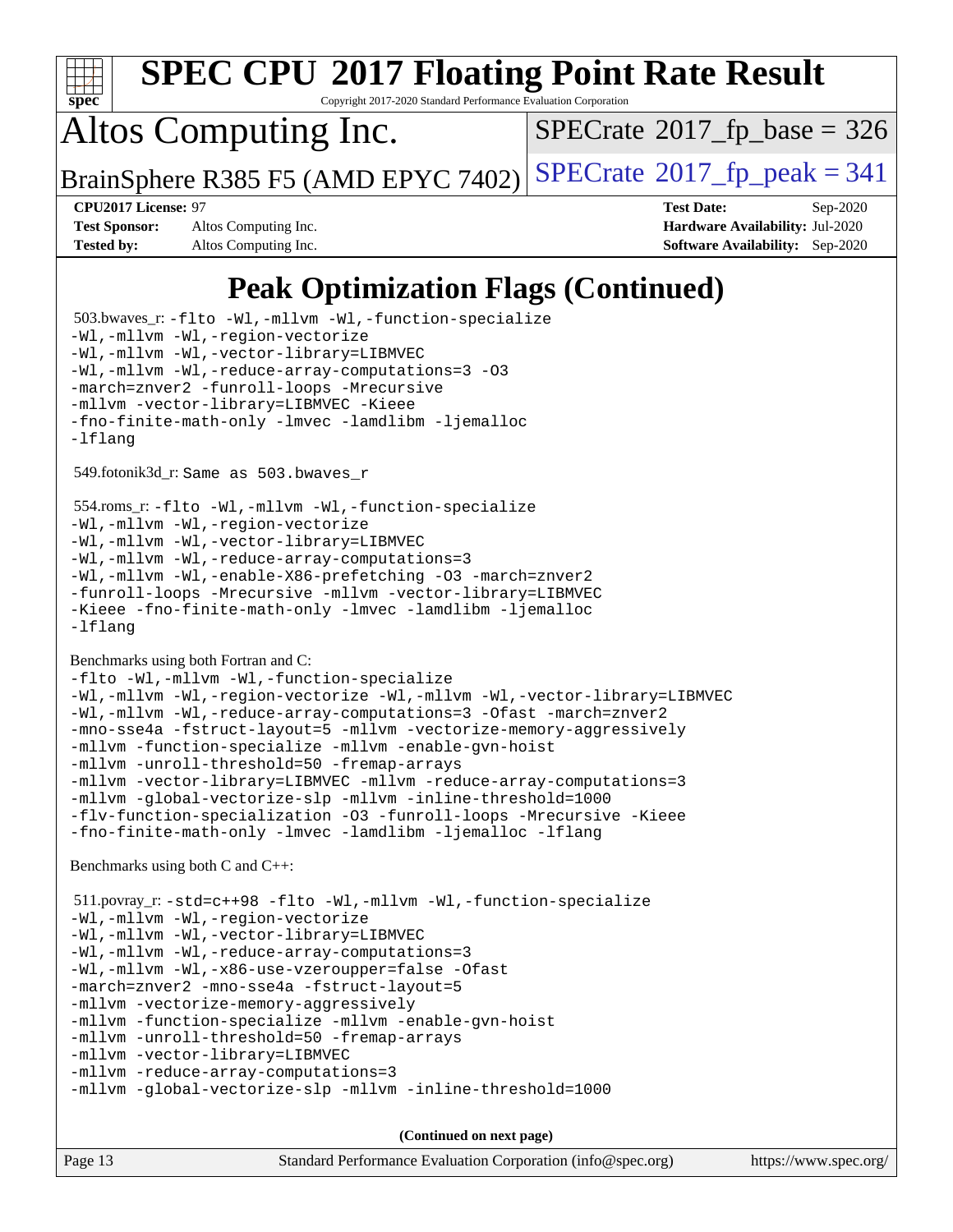